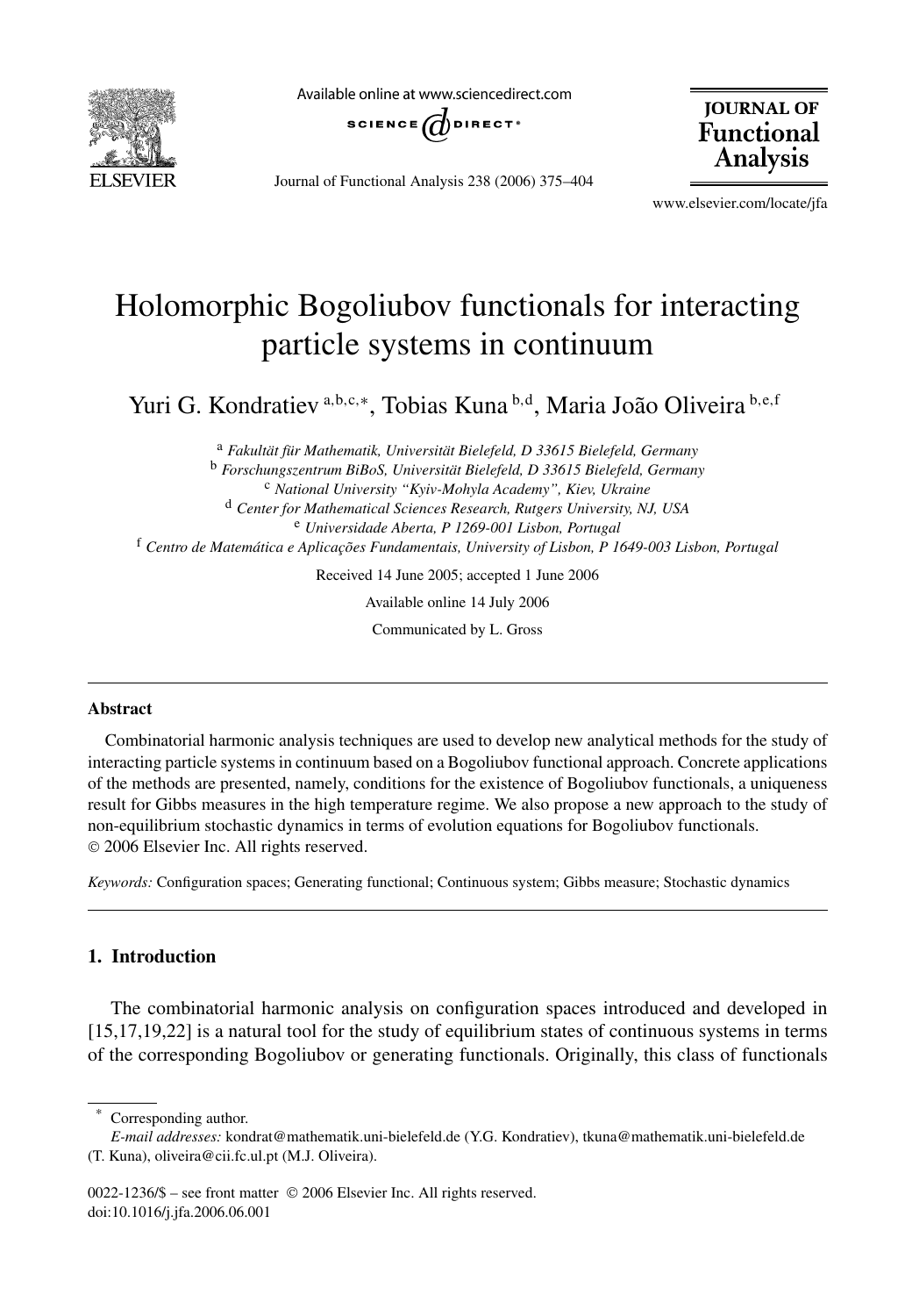was introduced by N.N. Bogoliubov in [4] to define correlation functions for statistical mechanics systems. In the context of classical statistical mechanics, this class of functionals, as a basic concept, was analyzed by G.I. Nazin. We refer to [27] for historical remarks and references therein. Apart from this specific application, and many others, the Bogoliubov functionals are, by themselves, a subject of interest in infinite-dimensional analysis. This is partially due to the fact that to any probability measure  $\mu$  defined on the space  $\Gamma$  of locally finite configurations one may associate a Bogoliubov functional

$$
L_{\mu}(\theta) := \int\limits_{\Gamma} \prod_{x \in \gamma} (1 + \theta(x)) d\mu(\gamma),
$$

allowing the study of  $\mu$  through the functional  $L_{\mu}$ . Technically, this means that through the Bogoliubov functionals one may reduce measure theory problems to functional analysis ones, yielding a new method in measure theory as well as new applications in functional analysis.

From this standpoint, new perspectives were announced in [19] in the setting of combinatorial harmonic analysis on configuration spaces. The purpose of this work is to carry out these technical improvements.

Of course, the domain of a Bogoliubov functional  $L<sub>\mu</sub>$  depends on the underlying probability measure  $\mu$ . Conversely, the domain of a Bogoliubov functional  $L_{\mu}$  carries special properties over to the probability measure  $\mu$ . In this work we mainly analyze the class of entire Bogoliubov functionals on a  $L^1$ -space (Section 3), which is a natural environment to widen the scope of this work towards Gibbs measures (or equilibrium states). This restriction allows, in particular, to recover the notion of correlation function.

As a side remark, let us mention that in the same setting further progresses, under holomorphy assumptions, are achieved in [23] on a space of continuous functions.

The close relation between probability measures and Bogoliubov functionals is best illustrated by a "dictionary" (cf. G.I. Nazin), relating measure concepts and problems to functional analysis ones. In this "dictionary," the translation of the Dobrushin–Lanford–Ruelle equation, defining Gibbs measures, leads to a functional equation, called the Bogoliubov (equilibrium) equation (Section 4). As a result, through analytical techniques one may derive a uniqueness result for Gibbs measures corresponding to positive potentials in the high temperature-low activity regime (Theorem 26). Although this result does not improve the known uniqueness results for Gibbs measures (see, e.g., [9,31,33]), the proof inspired by the classical work of D. Ruelle presents an alternative and natural treatment of the uniqueness problem.

This work concludes with the presentation of a new method for the study of the nonequilibrium stochastic dynamics of continuous systems based on Bogoliubov functionals (Section 5). This method reformulates the problem in terms of evolution equations for holomorphic functions over an infinite-dimensional space. The scheme proposed is described, for concreteness, in the case of the gradient diffusion dynamics. The existence problem of these dynamics has been well analyzed for the equilibrium case using Dirichlet forms techniques (see, e.g., [1,29,39]). For the non-equilibrium case, the existence problem is essentially open and at the moment all we have is the technically very involved construction of non-equilibrium processes done by J. Fritz in [12], in the case of smooth potentials with finite range and  $d \leq 4$ , or the existence of the short time evolution for correlation functions described by a correlation diffusion hierarchy, see [21] and the references therein.

The dynamical description by Bogoliubov functionals may also be applied to other types of stochastic dynamics of infinite particle systems as well. For a particular type of dynamics,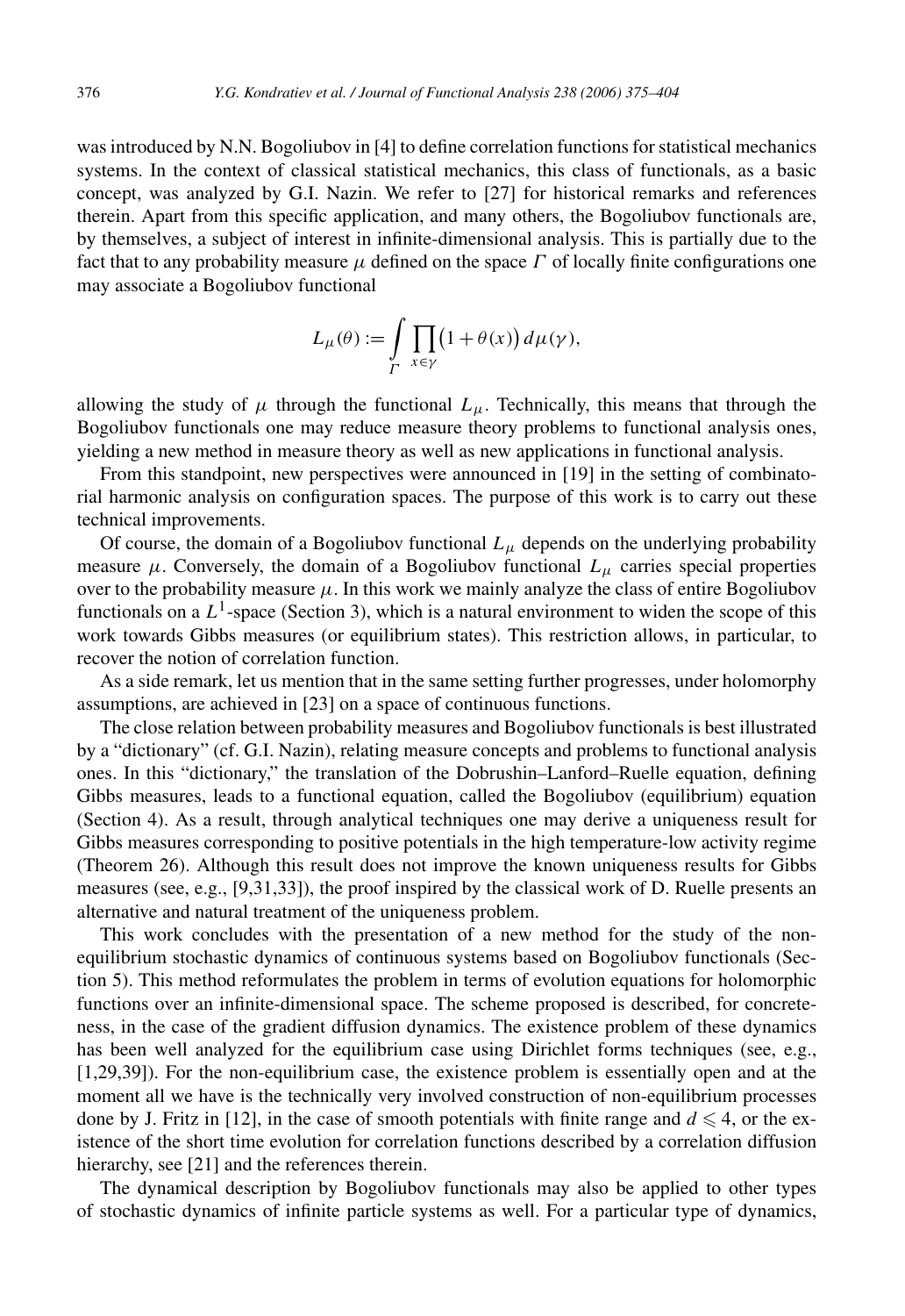namely, Glauber type dynamics in the continuum, the corresponding evolution equations for Bogoliubov functionals may be solved using the results of [20]. This and other cases are now being studied and will be reported in forthcoming publications.

## **2. Harmonic analysis on configuration spaces**

Let *X* be a geodesically complete connected oriented Riemannian  $C^{\infty}$ -manifold<sup>1</sup> and  $\Gamma := \Gamma_X$  the configuration space over *X*:

$$
\Gamma := \{ \gamma \subset X : |\gamma \cap K| < \infty \text{ for every compact } K \subset X \}.
$$

Here  $|\cdot|$  denotes the cardinality of a set. As usual we identify each  $\gamma \in \Gamma$  with the non-negative Radon measure  $\sum_{x \in \gamma} \varepsilon_x \in \mathcal{M}(X)$ , where  $\varepsilon_x$  is the Dirac measure with mass at  $x$ ,  $\sum_{x \in \emptyset} \varepsilon_x$  is, by definition, the zero measure, and  $\mathcal{M}(X)$  denotes the space of all non-negative Radon measures on the Borel  $\sigma$ -algebra  $\mathcal{B}(X)$ . This identification allows to endow  $\Gamma$  with the topology induced by the vague topology on  $\mathcal{M}(X)$ . We denote the Borel  $\sigma$ -algebra on  $\Gamma$  by  $\mathcal{B}(\Gamma)$ .

Another description of the measurable space  $(\Gamma, \mathcal{B}(\Gamma))$  is also possible. For each  $Y \in \mathcal{B}(X)$ , let *Γy* be the space of all configurations contained in *Y*,  $\Gamma_Y := \{ \gamma \in \Gamma : |\gamma \cap (X \setminus Y)| = 0 \}$ , and let *Γ*<sup>(*n*</sup>)</sub> be the subset of all *n*-point configurations,  $\Gamma_Y^{(n)} := \{ \gamma \in \Gamma_Y : |\gamma| = n \}, n \in \mathbb{N}, \Gamma_Y^{(0)} := \{ \emptyset \}.$ For  $n \in \mathbb{N}$ , there is a natural surjective mapping of

$$
\widetilde{Y}^n := \{ (x_1, \dots, x_n) \colon x_i \in Y, \ x_i \neq x_j \text{ if } i \neq j \}
$$

onto  $\Gamma_Y^{(n)}$  defined by

$$
symnY: \widetilde{Y}^n \to \Gamma_Y^{(n)}
$$
  

$$
(x_1, \ldots, x_n) \mapsto \{x_1, \ldots, x_n\}.
$$
 (1)

This leads to a bijection between the space  $\Gamma_Y^{(n)}$  and the symmetrization  $\widetilde{Y}^n/S_n$  of  $\widetilde{Y}^n$  under the permutation group  $S_n$  over  $\{1, \ldots, n\}$ , and then to a metrizable topology on  $\Gamma_Y^{(n)}$ . We denote the corresponding Borel  $\sigma$ -algebra on  $\Gamma_Y^{(n)}$  by  $\mathcal{B}(\Gamma_Y^{(n)})$ . For  $\Lambda \in \mathcal{B}(X)$  with compact closure (shortly  $\Lambda \in \mathcal{B}_c(X)$ , one clearly has  $\Gamma_A = \bigsqcup_{n=0}^{\infty} \Gamma_A^{(n)}$ . In this case we endow  $\Gamma_A$  with the topology of the disjoint union of topological spaces and with the corresponding Borel  $\sigma$ -algebra  $\mathcal{B}(\Gamma_\Lambda)$ . It is easy to check that  $\mathcal{B}(\Gamma_A)$  is equal to

$$
\mathcal{B}(\Gamma_{\Lambda}) = \sigma\big(\big\{\gamma \in \Gamma_{\Lambda}: \,|\gamma \cap \Lambda'| = n\big\}\big), \quad \Lambda' \in \mathcal{B}_{c}(X), \ n \in \mathbb{N}_{0}.
$$

The measurable space  $(\Gamma, \mathcal{B}(\Gamma))$  is the projective limit of the measurable spaces  $(\Gamma_A, \mathcal{B}(\Gamma_A))$ ,  $\Lambda \in \mathcal{B}_{c}(X)$ , with respect to the projections

<sup>1</sup> The results stated in Sections 2–4 can be generalized to *X* being a Polish space. However, in this case, one has to work with bounded sets instead of compact sets as local sets, and all definitions have to be properly adjusted. For a generalization of the notion of local sets see [32].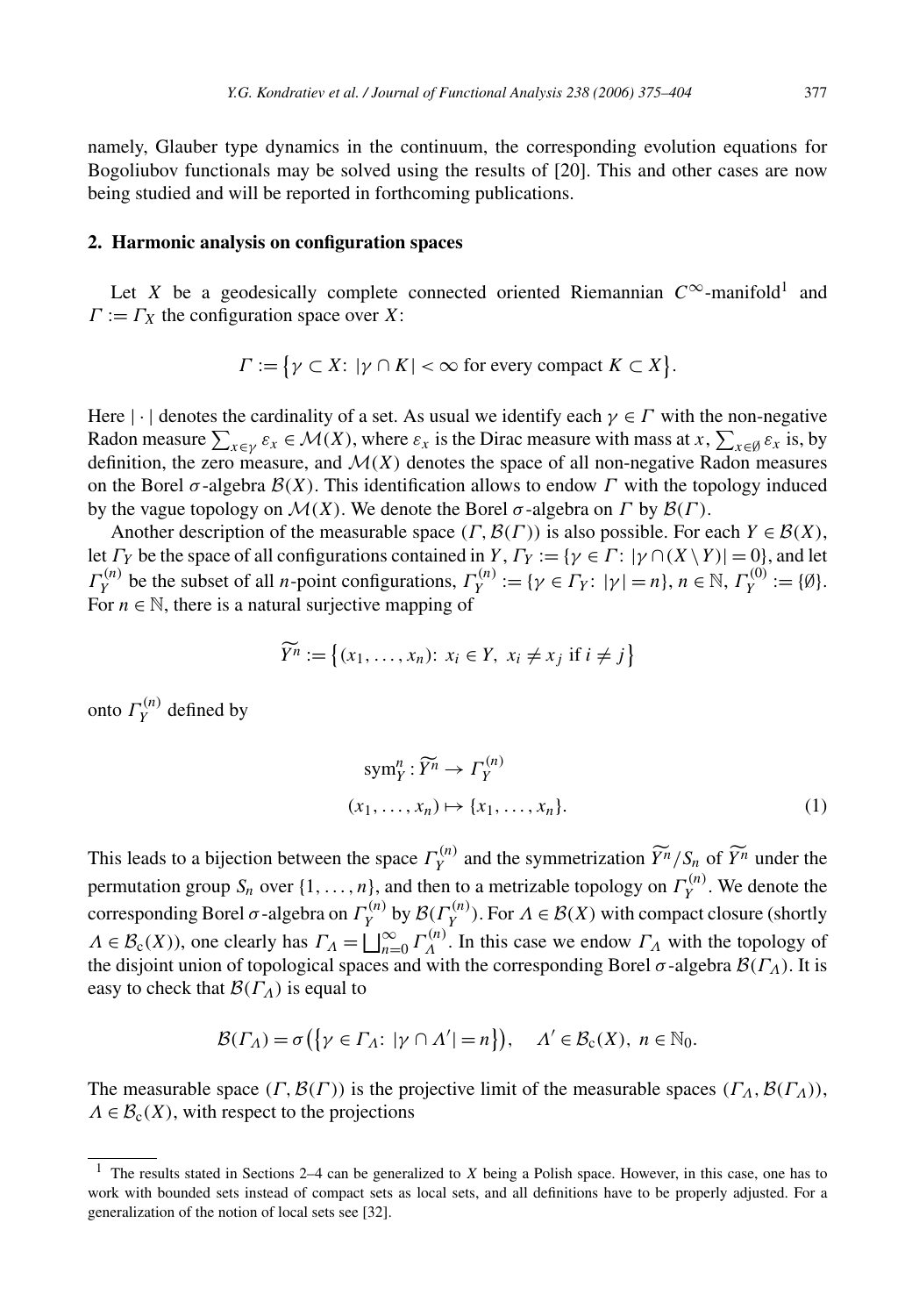$$
p_A: \Gamma \to \Gamma_A
$$
  
\n
$$
\gamma \mapsto \gamma_A := \gamma \cap A.
$$
 (2)

A measurable function *F* is called a cylinder function with domain of cylindricity a  $\Lambda \in \mathcal{B}_c(X)$ if there is a measurable function  $F_A: \Gamma_A \to \mathbb{R}$  such that  $F = F_A \circ p_A$ .

Apart from the spaces described above we also consider the space of finite configurations

$$
\varGamma_0 := \bigsqcup_{n=0}^{\infty} \varGamma_X^{(n)}
$$

endowed with the topology of disjoint union of topological spaces and with the corresponding Borel *σ*-algebra denoted by  $\mathcal{B}(\Gamma_0)$ .

To define the *K*-transform (cf. [24]), among the functions defined on *Γ*<sup>0</sup> we distinguish the space  $B_{\exp,1s}(\Gamma_0)$  of all complex-valued exponentially bounded  $\mathcal{B}(\Gamma_0)$ -measurable functions *G* with local support, i.e.,  $G|_{\Gamma_0\backslash\Gamma_\Lambda} \equiv 0$  for some  $\Lambda \in \mathcal{B}_c(X)$  and there are  $C_1, C_2 > 0$  such that  $|G(\eta)| \leq C_1 e^{C_2|\eta|}$  for all  $\eta \in \Gamma_0$ . The *K*-transform of any  $G \in B_{\exp,1s}(\Gamma_0)$  is the mapping *KG* :  $\Gamma \to \mathbb{C}$  defined at each  $\gamma \in \Gamma$  by

$$
(KG)(\gamma) := \sum_{\substack{\eta \subset \gamma \\ |\eta| < \infty}} G(\eta). \tag{3}
$$

Note that for every  $G \in B_{\exp, \text{ls}}(F_0)$  the sum in (3) has only a finite number of summands different from zero and thus *KG* is a well-defined cylinder function. Moreover, given a *G* described as before, *Λ* is a domain of cylindricity of *KG* and for all  $\gamma \in \Gamma$  one has  $|(KG)(\gamma)| \leq C_1 e^{(C_2+1)|\gamma_A|}$ .

Throughout this work the so-called (Lebesgue–Poisson) coherent states  $e_{\lambda}(f)$  of  $\mathcal{B}(X)$ -measurable functions *f* , defined by

$$
e_{\lambda}(f,\eta) := \prod_{x \in \eta} f(x), \quad \eta \in \Gamma_0 \setminus \{\emptyset\}, \qquad e_{\lambda}(f,\emptyset) := 1,
$$

will play an essential role (see also Remark 3). This is partially due to the fact that the *K*transform of this class of functions coincides with the integrand functions of the Bogoliubov functionals (Section 3). More precisely, for every bounded  $\mathcal{B}(X)$ -measurable function f with bounded support (shortly  $f \in B_{bs}(X)$ ) one has  $e_\lambda(f) \in B_{exp,1s}(\Gamma_0)$ , and

$$
(Ke_{\lambda}(f))(\gamma) = \prod_{x \in \gamma} (1 + f(x)), \quad \gamma \in \Gamma.
$$

Besides the *K*-transform, we also consider the dual operator  $K^*$ . Let  $\mathcal{M}_{\text{fexp}}^1(\Gamma)$  denote the set of all probability measures  $\mu$  on  $(\Gamma, \mathcal{B}(\Gamma))$  with finite local exponential moments, i.e.,

$$
\int\limits_{\Gamma} e^{\alpha|\gamma_A|} d\mu(\gamma) < \infty \quad \text{for all } A \in \mathcal{B}_c(X) \text{ and all } \alpha > 0.
$$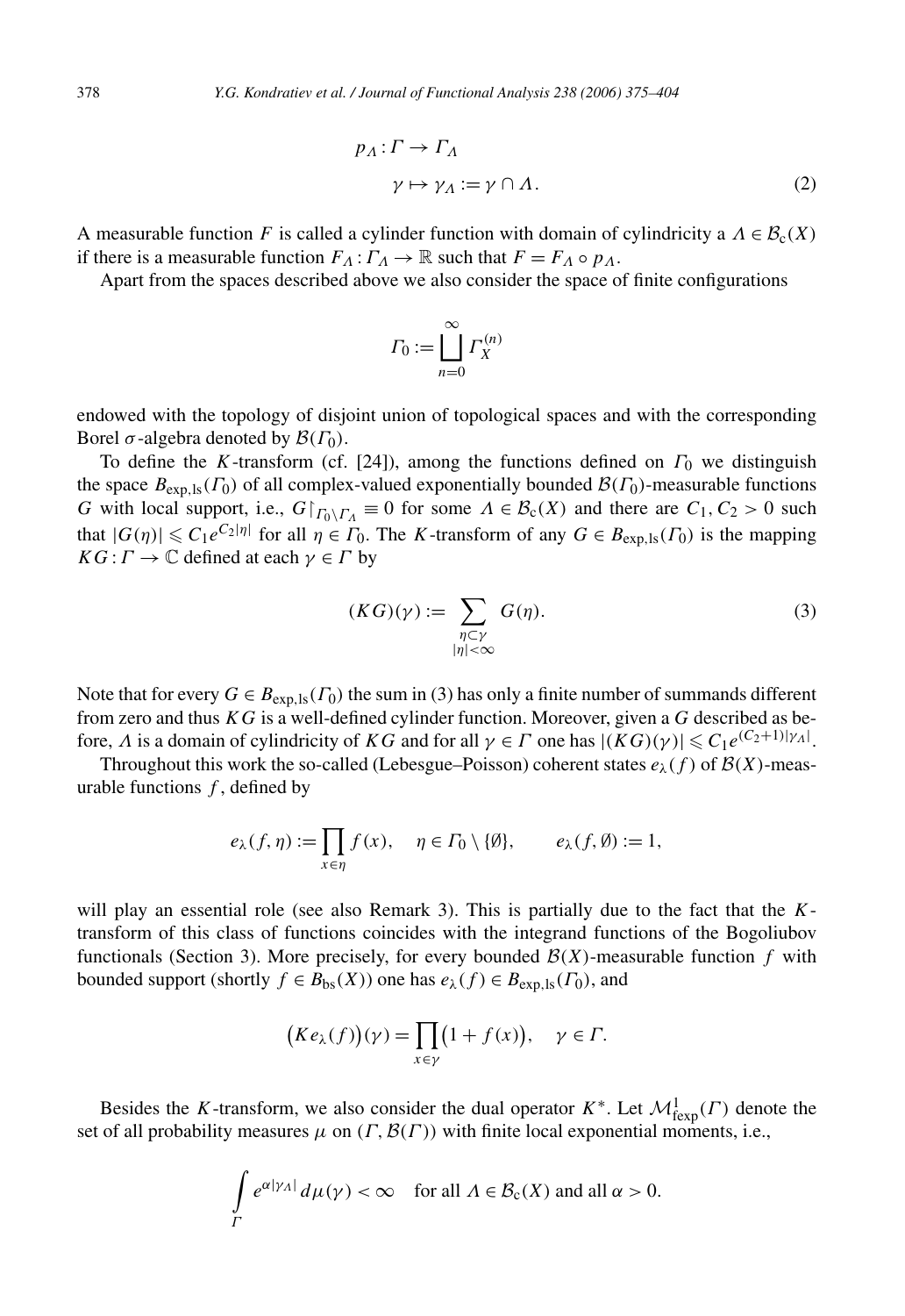By the definition of a dual operator, given a  $\mu \in \mathcal{M}^1_{\text{fexp}}(\Gamma)$ ,  $K^*\mu =: \rho_\mu$  is a measure defined on  $(\Gamma_0, \mathcal{B}(\Gamma_0))$  by

$$
\int_{\Gamma_0} G(\eta) d\rho_\mu(\eta) = \int_{\Gamma} (KG)(\gamma) d\mu(\gamma), \tag{4}
$$

for all  $G \in B_{\exp,\text{ls}}(F_0)$ . The measure  $\rho_\mu$  is called the correlation measure corresponding to  $\mu$ . For more details see, e.g., [15,24]. This definition shows, in particular, that<sup>2</sup>

$$
B_{\exp,\mathrm{ls}}(\Gamma_0) \subset L^1(\Gamma_0,\rho_\mu).
$$

Moreover, on the dense set  $B_{\exp,1s}(\Gamma_0)$  in  $L^1(\Gamma_0, \rho_\mu)$  the inequality  $||KG||_{L^1(\mu)} \le ||G||_{L^1(\rho_\mu)}$ holds, allowing an extension of the *K*-transform to a bounded operator  $K : L^1(\Gamma_0, \rho_\mu) \to$  $L^1(\Gamma,\mu)$  in such a way that equality (4) still holds for any  $G \in L^1(\Gamma_0, \rho_\mu)$ . For the extended operator the explicit form (3) still holds, now  $\mu$ -a.e. This means, in particular,

$$
(Ke_{\lambda}(f))(\gamma) = \prod_{x \in \gamma} (1 + f(x)), \quad \mu\text{-a.a. } \gamma \in \Gamma,
$$
 (5)

for all  $\mathcal{B}(X)$ -measurable functions *f* such that  $e_\lambda(f) \in L^1(\Gamma_0, \rho_\mu)$ , cf., e.g., [15].

**Remark 1.** All the notions described above as well as their relations are graphically summarized in Fig. 1. Having in mind the concrete application in Section 5, let us mention the natural meaning of this figure in the context of an infinite particle system. The state of such a system is described by a probability measure  $\mu$  on  $\Gamma$  and the functions  $F$  on  $\Gamma$  are considered as observables of the system and they represent physical quantities which can be measured. The expected values of the measured observables correspond to the expectation values  $\int_{\Gamma} F(\gamma) d\mu(\gamma)$ . In this interpretation we call the functions *G* on *Γ*<sup>0</sup> quasi-observables, because they are not observables themselves, but can be used to construct observables via the *K*-transform. In this way one obtains all observables which are additive in the particles, e.g., number of particles, energy.

In the sequel, we fix on  $(X, \mathcal{B}(X))$  a non-atomic Radon measure  $\sigma$ , i.e.,  $\sigma({x}) = 0$  for all  $x \in X$ , which we assume to be non-degenerate, i.e.,  $\sigma(O) > 0$  for all non-empty open sets  $O \subset X$ . Technically, the more challenging case is  $\sigma(X) = \infty$ .



<sup>&</sup>lt;sup>2</sup> Throughout this work all  $L^p$ -spaces,  $p \ge 1$ , consist of complex-valued functions.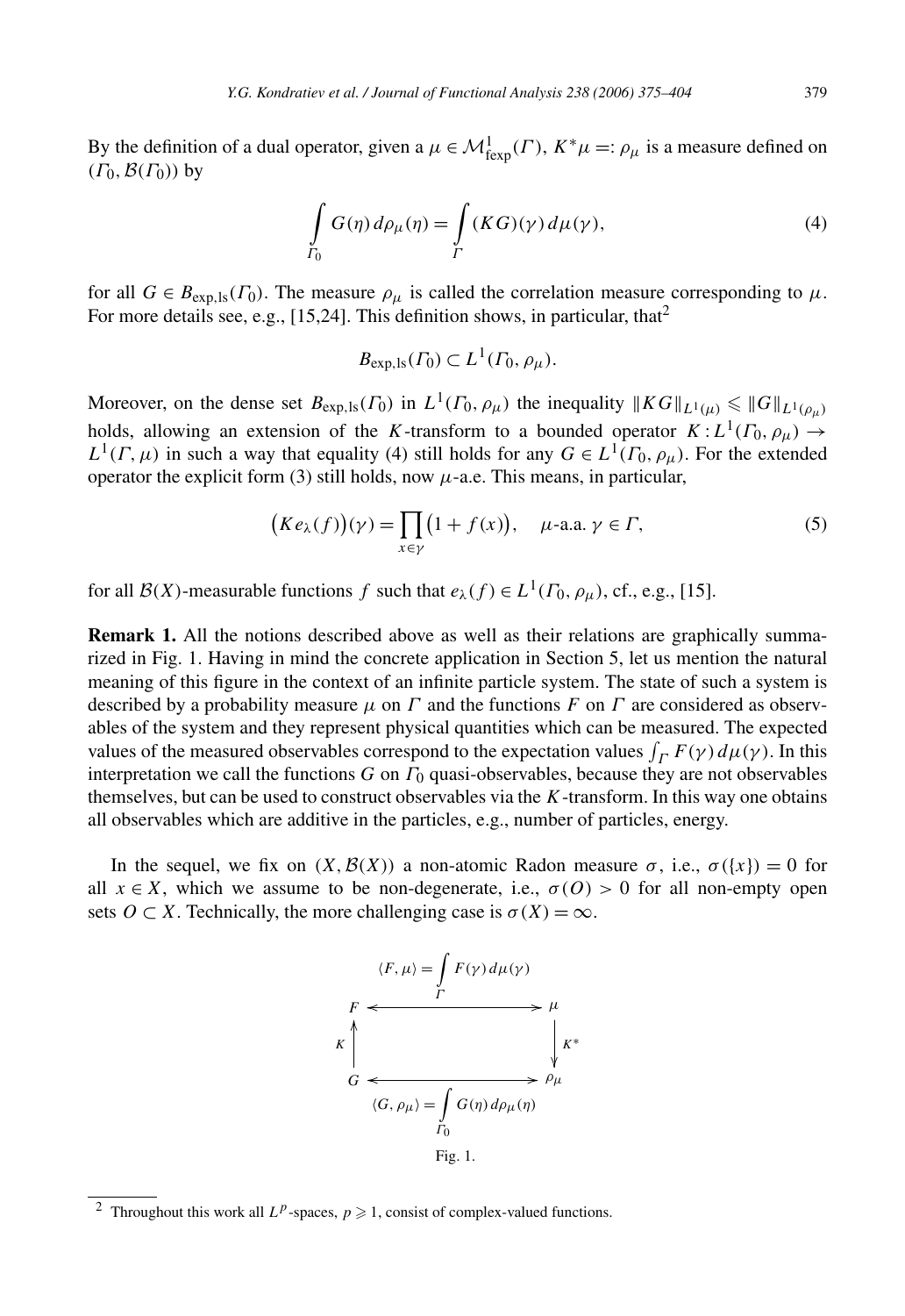**Example 2.** The Poisson measure  $\pi_{\sigma}$  with intensity  $\sigma$  is the probability measure defined on *(Γ,*B*(Γ ))* by

$$
\int_{\Gamma} \exp\biggl(\sum_{x \in \gamma} \varphi(x)\biggr) d\pi_{\sigma}(\gamma) = \exp\biggl(\int_{X} \bigl(e^{\varphi(x)} - 1\bigr) d\sigma(x)\biggr), \quad \varphi \in \mathcal{D},
$$

where  $\mathcal{D} := C_0^{\infty}(X)$  denotes the Schwartz space of all infinitely differentiable real-valued functions on *X* with compact support. The correlation measure corresponding to the Poisson measure *π*<sub>σ</sub> is the so-called Lebesgue–Poisson measure  $λ$ <sub>σ</sub> (with intensity  $σ$ ), cf. [8],

$$
\lambda_{\sigma} := \sum_{n=0}^{\infty} \frac{1}{n!} \sigma^{(n)},
$$

where each  $\sigma^{(n)}$ ,  $n \in \mathbb{N}$ , is the symmetrization of the product measure  $\sigma^{\otimes n}$ , i.e., the image measure on  $\Gamma_X^{(n)}$  of the measure  $\sigma^{\otimes n}$  under the mapping sym<sub>X</sub><sup>n</sup> defined in (1). For  $n = 0$  we set  $\sigma^{(0)}(\{\emptyset\}) := 1.$ 

**Remark 3.** The following Lebesgue–Poisson measure properties emphasize the role of coherent states. First,  $e_\lambda(f) \in L^p(\Gamma_0, \lambda_\sigma)$  whenever  $f \in L^p(X, \sigma)$  for some  $p \geq 1$ , and, moreover,

$$
\int_{\Gamma_0} \left| e_{\lambda}(f,\eta) \right|^p d\lambda_{\sigma}(\eta) = \exp\biggl( \int\limits_X \left| f(x) \right|^p d\sigma(x) \biggr).
$$

Second, given a dense subspace  $\mathcal{L} \subset L^2(X, \sigma)$ , the set  $\{e_\lambda(f): f \in \mathcal{L}\}\$ is total in  $L^2(\Gamma_0, \lambda_\sigma)$ . Concerning the second property, let us observe that there is a natural isomorphism between the space  $L^2(\Gamma_0, \lambda_\sigma)$  and the symmetric Fock space over  $L^2(X, \sigma)$ . The image of the classical coherent states in this Fock space (usually denoted by  $e(f)$ ) under this isomorphism gives the elements  $e_{\lambda}(f) \in L^{2}(F_0, \lambda_{\sigma})$ . This justifies the terminology and notation used. For more details see [18].

#### **3. Bogoliubov functionals**

For the case  $X = \mathbb{R}^d$ ,  $d \in \mathbb{N}$ , we refer to [27] and his own references therein.

**Definition 4.** Let  $\mu$  be a probability measure on *(Γ, B(Γ))*. The Bogoliubov functional  $L_{\mu}$  corresponding to  $\mu$  is a functional defined at each  $\mathcal{B}(X)$ -measurable function  $\theta$  by

$$
L_{\mu}(\theta) := \int\limits_{\Gamma} \prod_{x \in \gamma} (1 + \theta(x)) d\mu(\gamma),
$$

provided the right-hand side exists for |*θ*|.

We note that if  $L_{\mu}(|\theta|) < \infty$ , then the product  $\prod_{x \in \gamma} (1 + \theta(x))$  is  $\mu$ -a.e. absolutely convergent. For the definition and properties of infinite products see [14].

It is clear that the set of  $\theta$  for which  $L_{\mu}(|\theta|)$  is finite depends on the measure  $\mu$  fixed on  $(\Gamma, \mathcal{B}(\Gamma))$ . Conversely, the same set reflects special properties over the underlying measure  $\mu$ .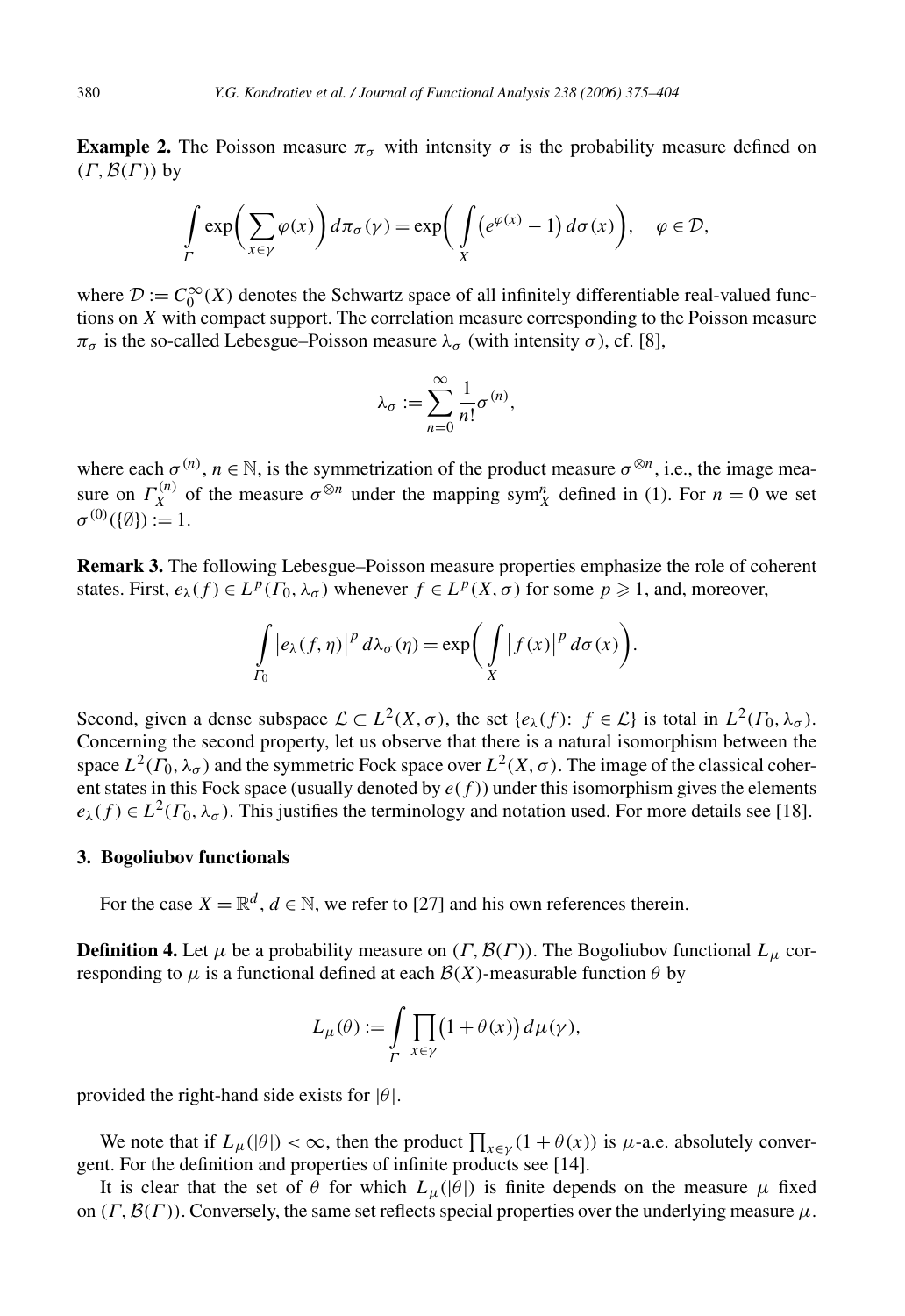For instance, probability measures  $\mu$  for which the Bogoliubov functional is well defined on multiples of indicator functions  $\mathbb{1}_A$ ,  $\Lambda \in \mathcal{B}_c(X)$ , necessarily have finite local exponential moments, i.e.,  $\mu \in \mathcal{M}_{\text{fexp}}^1(\Gamma)$ . The converse is also true. In fact, for all  $\alpha > 0$  and all  $\Lambda \in \mathcal{B}_c(X)$  we have

$$
\int_{\Gamma} e^{\alpha|\gamma_A|} d\mu(\gamma) = \int_{\Gamma} \prod_{x \in \gamma} e^{\alpha \mathbb{1}_A(x)} d\mu(\gamma) = L_{\mu} \big( (e^{\alpha} - 1) \mathbb{1}_A \big) < \infty.
$$

In the sequel, for each probability measure  $\mu$  on  $(\Gamma, \mathcal{B}(\Gamma))$  and each  $\Lambda \in \mathcal{B}_c(X)$ , we denote by  $\mu^A := \mu \circ (p_A)^{-1}$  the image measure on  $\Gamma_A$  of the measure  $\mu$  under the projection  $p_A$ defined in (2), i.e.,  $\mu^A$  is the projection of  $\mu$  onto  $\Gamma_A$ . Given a  $\Lambda \in \mathcal{B}_c(X)$ , the definition of a Bogoliubov functional  $L_{\mu}$  on the space of all functions  $\theta$  with support contained in  $\Lambda$  reduces to the Bogoliubov functional  $L_{\mu}$ <sup>1</sup>:

$$
L_{\mu}(\theta) = \int\limits_{\Gamma} \prod_{x \in \gamma} (1 + \theta(x)) d\mu(\gamma) = \int\limits_{\Gamma} \prod_{x \in \gamma_{A}} (1 + \theta(x)) d\mu(\gamma) = L_{\mu^{A}}(\theta).
$$

Furthermore, one may straightforwardly express the  $\mu$ -measure of a large class of sets by the Bogoliubov functional  $L_\mu$ . In fact, given  $z_1, \ldots, z_n \in \mathbb{C}$  and a collection of mutually disjoint sets  $\Lambda_1, \ldots, \Lambda_n \in \mathcal{B}_c(X), \Delta := \bigsqcup_{i=1}^n \Lambda_i, n \in \mathbb{N}$ , the above calculation has shown that

$$
L_{\mu}\left(\sum_{i=1}^nz_i\mathbb{1}_{A_i}-\mathbb{1}_{\Delta}\right)=\int\limits_{\Gamma}\prod_{x\in\gamma_{\Delta}}\left(\sum_{i=1}^nz_i\mathbb{1}_{A_i}(x)\right)d\mu(\gamma).
$$

Since  $\Gamma_{\Lambda}$  may be written as the disjoint union

$$
\Gamma_{\Delta} = \bigcup_{k_1,\dots,k_n=0}^{\infty} \{ \gamma \in \Gamma_{\Delta}: |\gamma_{A_i}| = k_i, i = 1,\dots,n \},\
$$

the latter integral is then equal to

$$
\sum_{k_1,\dots,k_n=0}^{\infty} z_1^{k_1}\dots z_n^{k_n} \mu(\{\gamma \in \Gamma: |\gamma_{\Lambda_i}| = k_i, i = 1,\dots,n\}).
$$

Heuristically, this means that

$$
\mu(\{\gamma \in \Gamma: |\gamma_{\Lambda_i}| = k_i, i = 1, ..., n\})
$$
\n
$$
= \frac{1}{k_1! \dots k_n!} \frac{\partial^{k_1 + \dots + k_n}}{\partial z_1^{k_1} \dots \partial z_n^{k_n}} L_{\mu} \left( \sum_{i=1}^n z_i \mathbb{1}_{A_i} - \mathbb{1}_{\bigcup_{i=1}^n A_i} \right) \Big|_{z_1 = \dots = z_n = 0} .
$$
\n(6)

According to the definition of the  $\sigma$ -algebra  $\mathcal{B}(\Gamma)$ , the collection of sets appearing in the left-hand side of the informal equality (6) already characterizes the measure  $\mu$ .

Of course, in order to apply the above procedure we must assume that the Bogoliubov functional  $L_{\mu}$  is well defined and differentiable on the class of linear combinations of indicator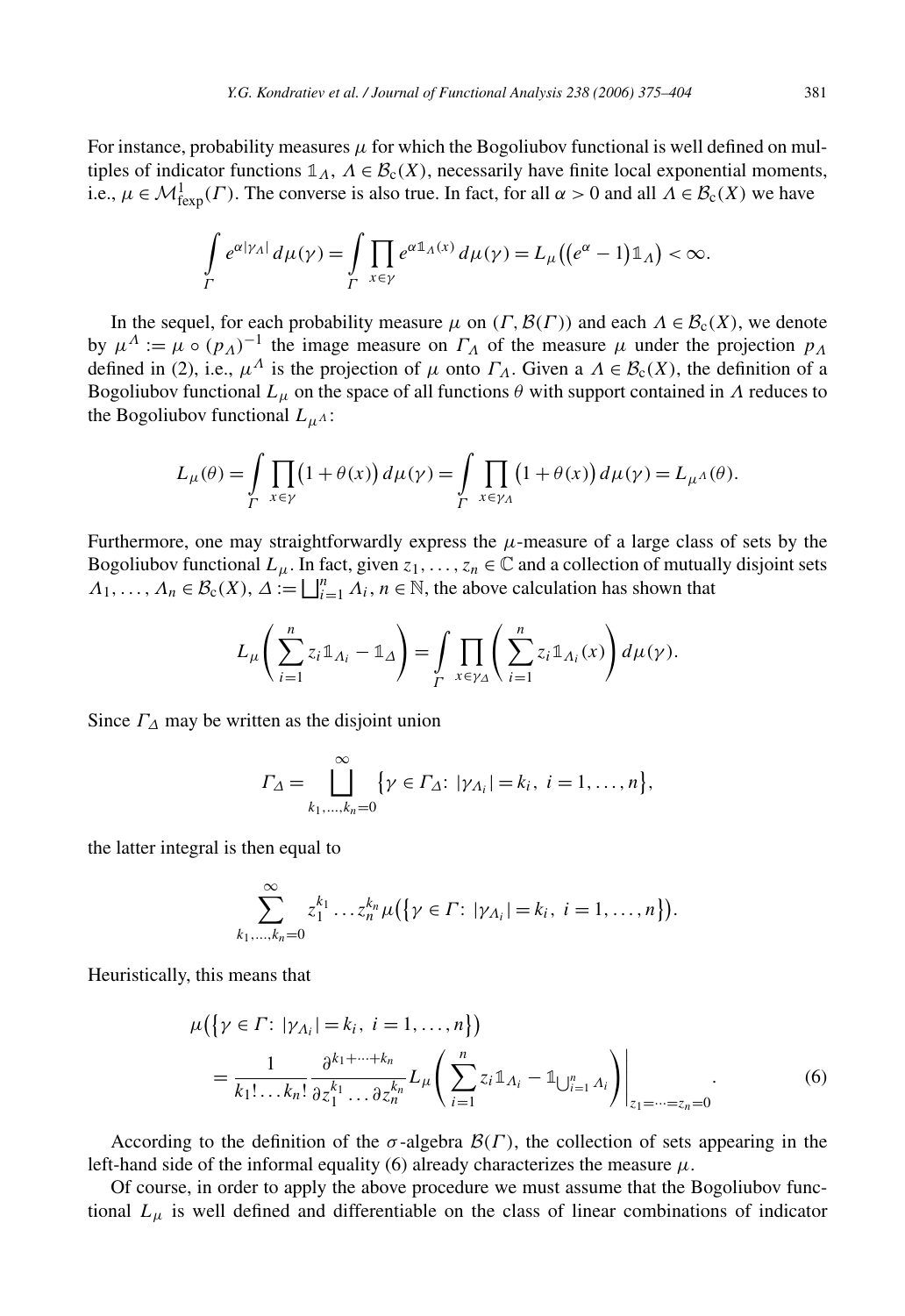functions which appears in (6). As the linear space spanned by indicator functions or the spaces of measurable functions are both difficult to handle, throughout this work we will consider Bogoliubov functionals on a *L*1*(X,σ)* =: *L*1*(σ)* space, for a measure *σ* defined as before. Furthermore, we will assume for simplicity that the Bogoliubov functionals are entire. We observe that from the viewpoint of particle systems these restrictions are natural. Actually, even stronger properties should be expected.

For a comprehensive presentation of the general theory of holomorphic functionals on Banach spaces see, e.g., [3,7]. We recall the following characterization of entire functionals. A functional  $A: L^1(\sigma) \to \mathbb{C}$  is entire on  $L^1(\sigma)$  whenever *A* is locally bounded, and for all  $\theta_0, \theta \in L^1(\sigma)$  the mapping  $\mathbb{C} \ni z \mapsto A(\theta_0 + z\theta) \in \mathbb{C}$  is entire. Thus, at each  $\theta_0 \in L^1(\sigma)$ , every entire functional A on  $L^1(\sigma)$  has a representation in terms of its Taylor expansion,

$$
A(\theta_0 + z\theta) = \sum_{n=0}^{\infty} \frac{z^n}{n!} d^n A(\theta_0; \theta, \dots, \theta), \quad z \in \mathbb{C}, \ \theta \in L^1(\sigma).
$$

The next theorem states properties specific for holomorphic functionals *A* on  $L^1$ -spaces and their higher order derivatives  $d^n A(\theta_0; \cdot)$ .

**Theorem 5.** Let *A be an entire functional on*  $L^1(\sigma)$ *. Then each differential*  $d^n A(\theta_0; \cdot)$ *,*  $n \in \mathbb{N}$ *,*  $\theta_0 \in L^1(\sigma)$  *is defined by a (symmetric) kernel in*  $L^\infty(X^n, \sigma^{\otimes n})$  *denoted by* 

$$
\frac{\delta^n A(\theta_0)}{\delta \theta_0(x_1) \dots \delta \theta_0(x_n)}
$$

*and called the variational derivative of <i>nth order of*  $A$  *at the point*  $\theta_0$ *. In other words,* 

$$
d^n A(\theta_0; \theta_1, \dots, \theta_n) := \frac{\partial^n}{\partial z_1 \dots \partial z_n} A\left(\theta_0 + \sum_{i=1}^n z_i \theta_i\right)\Big|_{z_1 = \dots = z_n = 0}
$$
  
=: 
$$
\int_{X^n} \frac{\delta^n A(\theta_0)}{\delta \theta_0(x_1) \dots \delta \theta_0(x_n)} \prod_{i=1}^n \theta_i(x_i) d\sigma^{\otimes n}(x_1, \dots, x_n)
$$

*for all*  $\theta_1, \ldots, \theta_n \in L^1(\sigma)$ *. Moreover, for all*  $r > 0$ 

$$
\left\|\frac{\delta^n A(\theta_0)}{\delta \theta_0(x_1)\dots\delta \theta_0(x_n)}\right\|_{L^\infty(X^n,\sigma^n)} \leqslant n! \left(\frac{e}{r}\right)^n \sup_{\|\theta'\|_{L^1(\sigma)} \leqslant r} |A(\theta_0 + \theta')|.
$$
 (7)

**Remark 6.** According to Theorem 5, the Taylor expansion of an entire functional *A* at a point  $\theta_0 \in L^1(\sigma)$  may be written in the form

$$
A(\theta_0+\theta)=\sum_{n=0}^{\infty}\frac{1}{n!}\int\limits_{X^n}\frac{\delta^n A(\theta_0)}{\delta\theta_0(x_1)\dots\delta\theta_0(x_n)}\prod_{i=1}^n\theta(x_i)\,d\sigma^{\otimes n}(x_1,\dots,x_n),
$$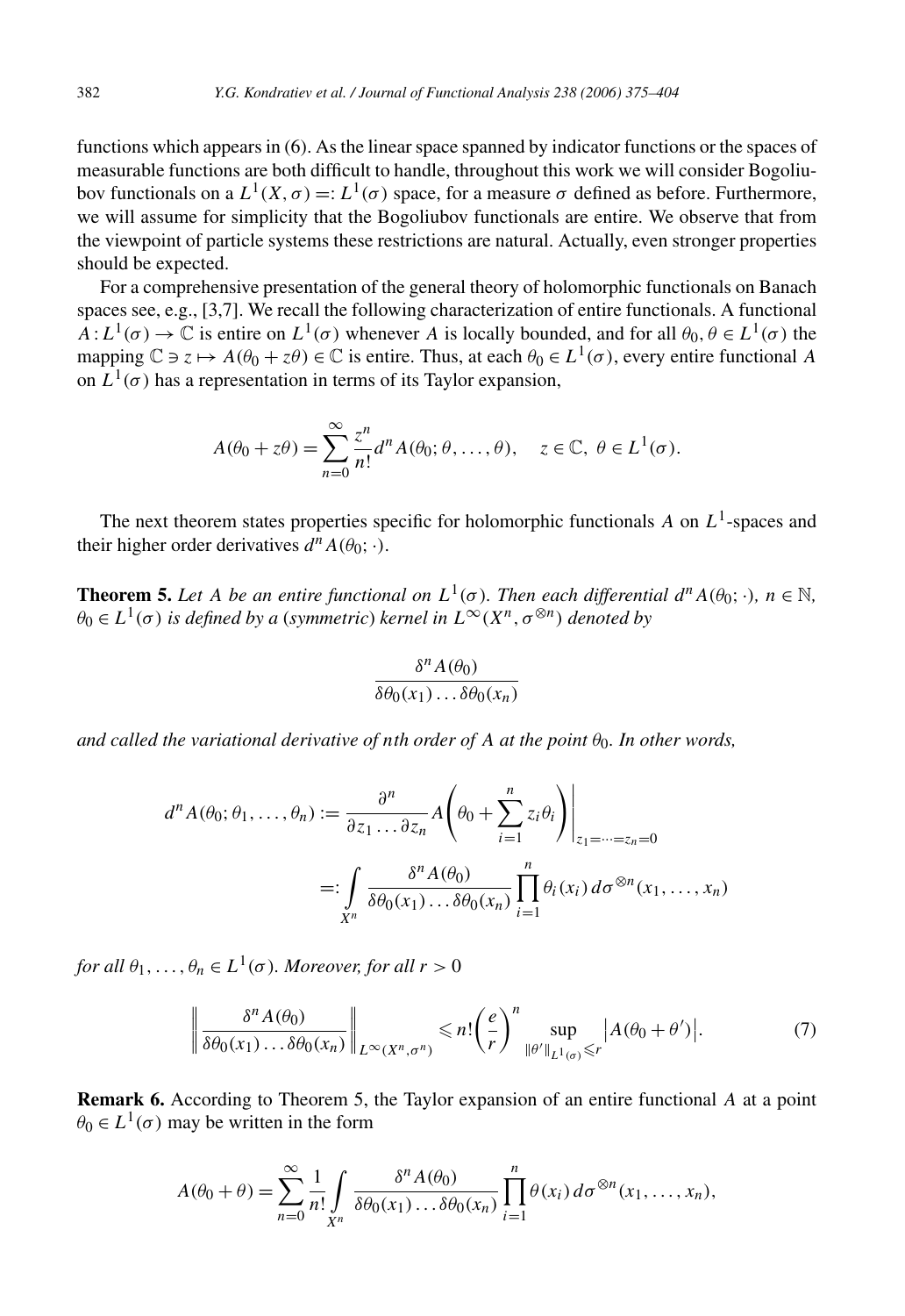for all  $\theta \in L^1(\sigma)$ . Using the notation

$$
(D^{|\eta|}A)(\theta_0;\eta) := \frac{\delta^n A(\theta_0)}{\delta\theta_0(x_1)\dots\delta\theta_0(x_n)} \quad \text{for } \eta = \{x_1,\dots,x_n\} \in \Gamma_X^{(n)}, \ n \in \mathbb{N},
$$

this means

$$
A(\theta_0 + \theta) = \int_{\Gamma_0} e_{\lambda}(\theta, \eta) (D^{|\eta|} A)(\theta_0; \eta) d\lambda_{\sigma}(\eta),
$$

where  $\lambda_{\sigma}$  is the Lebesgue–Poisson measure introduced in Example 2. Concerning the estimate (7), we note that *A* being entire does not insure that for every  $r > 0$  the supremum on the right-hand side is always finite. This will hold if, in addition, the entire functional *A* is of bounded type, that is,

$$
\forall r > 0, \quad \sup_{\|\theta\|_{L^1(\sigma)} \le r} |A(\theta_0 + \theta)| < \infty, \quad \forall \theta_0 \in L^1(\sigma).
$$

For simplicity, throughout this work we will assume this assumption.

Some parts of the proof of Theorem 5 are of a technical nature outside of the context of the paper, but they are standard in the theory of holomorphic functionals on Banach spaces. Because of this, we just present a sketch of these parts conveniently adapted to our aims. Consequences specific for  $L^1$ -spaces are presented in more detail.

**Proof.** According to the Cauchy formula for holomorphic functionals on Banach spaces, each differential  $d^n A(\theta_0; \cdot)$  of an entire functional A on  $L^1(\sigma)$  is a bounded symmetric *n*-linear functional on  $L^1(\sigma)$ .

In particular, for  $n = 1$ , the first order differential  $dA(\theta_0; \cdot)$  is a bounded linear functional on  $L^1(\sigma)$ , insuring that it can be represented by a kernel in  $L^{\infty}(\sigma)$ , the so-called first variational derivative  $\delta A(\theta_0)/\delta \theta_0(x)$ . Furthermore, the (usual) operator norm of the bounded linear functional  $dA(\theta_0; \cdot)$  is equal to  $\|\delta A(\theta_0)/\delta \theta_0(\cdot)\|_{L^\infty(X,\sigma)}$ .

For higher orders, the proof of existence of the corresponding variational derivatives is a straightforward consequence of the following (non-trivial) isometries between the Banach spaces

$$
B_n(L^1(X,\sigma)) \simeq (L^1(X^n,\sigma^{\otimes n}))' \simeq L^{\infty}(X^n,\sigma^{\otimes n}),
$$
\n(8)

 $B_n(L^1(X, \sigma))$  being the space of all bounded *n*-linear functionals on  $L^1(X, \sigma)$ . For the proof see, e.g., [6,36,38]. These isometries prove, on the one hand, the existence of the variational derivatives

$$
\frac{\delta^n A(\theta_0)}{\delta \theta_0(x_1) \dots \delta \theta_0(x_n)} \in L^\infty(X^n, \sigma^{\otimes n})
$$

as kernels for  $d^n A(\theta_0; \cdot)$ , and, on the other hand, that the operator norm of  $d^n A(\theta_0; \cdot) \in$  $B_n(L^1(X,\sigma))$  is given by

$$
\left\|\frac{\delta^n A(\theta_0)}{\delta \theta_0(\cdot) \dots \delta \theta_0(\cdot)}\right\|_{L^\infty(X^n, \sigma^{\otimes n})}.
$$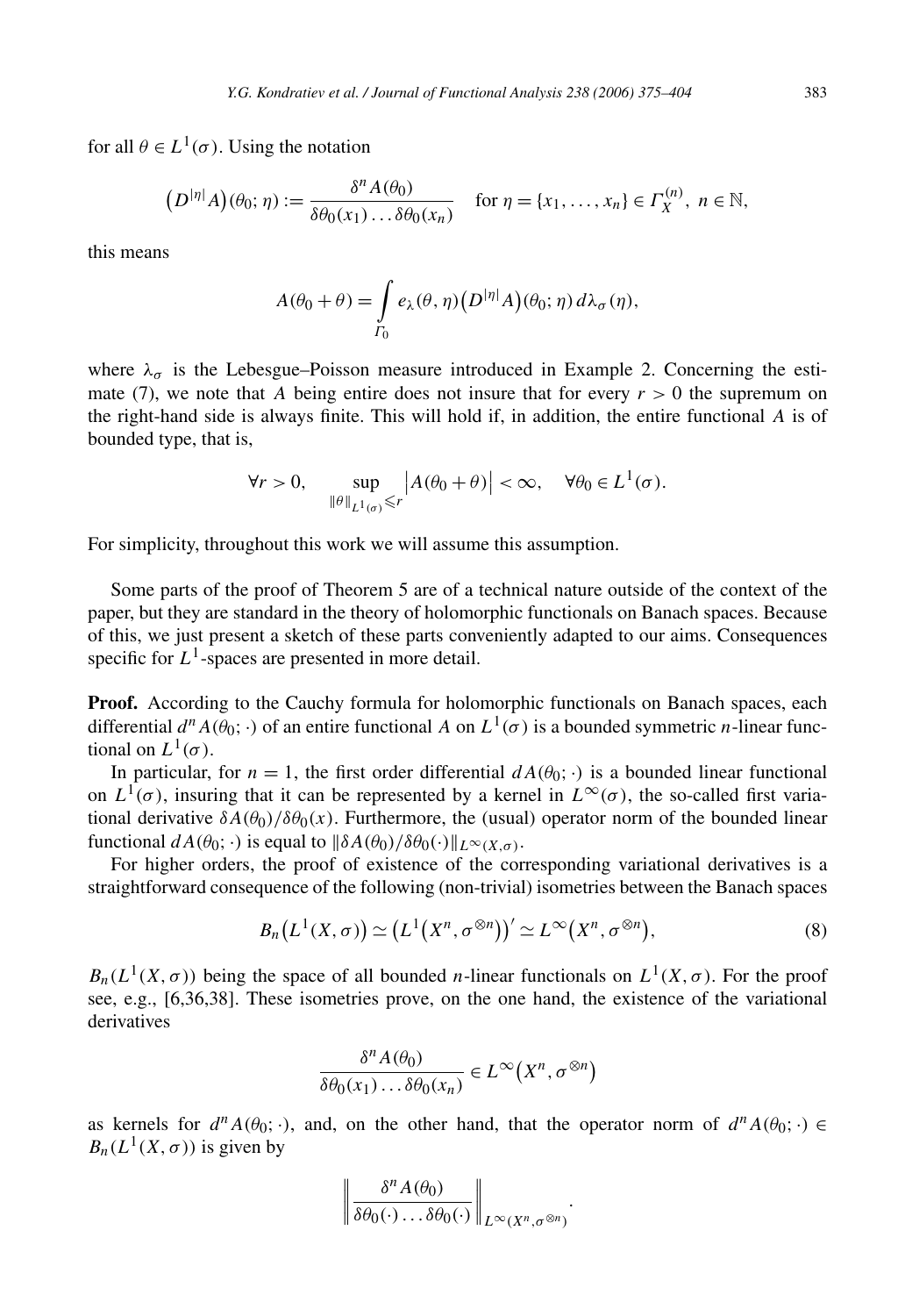This shows the first part of the theorem. To prove the second one, we observe that by the Cauchy formula, for any  $\theta \in L^1(\sigma)$  one has

$$
\frac{1}{n!}d^{n}A(\theta_{0};\theta,\ldots,\theta) = \frac{1}{2\pi i}\int\limits_{|z|=r} \frac{A(\theta_{0}+z\theta)}{z^{n+1}} dz
$$

for any  $r > 0$  and any  $n \in \mathbb{N}$ . Therefore

$$
|d^n A(\theta_0; \theta, \dots, \theta)| \leq n! \sup_{\|\theta'\|_{L^1(\sigma)} \leq r} |A(\theta_0 + \theta')| \left(\frac{\|\theta\|_{L^1(\sigma)}}{r}\right)^n,
$$

and an application of the polarization identity extends this inequality to  $\theta_1, \ldots, \theta_n \in L^1(\sigma)$ :

$$
|d^n A(\theta_0; \theta_1, \ldots, \theta_n)| \leq n! \left(\frac{e}{r}\right)^n \sup_{\|\theta'\|_{L^1(\sigma)} \leq r} |A(\theta_0 + \theta')| \prod_{i=1}^n \|\theta_i\|_{L^1(\sigma)},
$$

see, e.g., [7, Theorem 1.7].  $\square$ 

**Remark 7.** Observe that the first isometry in  $(8)$  is specific of  $L^1$ -spaces. The analogous result does not hold neither for other *Lp*-spaces, nor Banach spaces of continuous functions, or Sobolev spaces.

Theorem 5 stated for Bogoliubov functionals yields the next result. In particular, it gives a rigorous sense to the discussion at the beginning of this section. For the definition of the Poisson measure see Example 2.

**Corollary 8.** Let  $L_{\mu}$  be a Bogoliubov functional corresponding to some probability measure  $\mu$ *on* (*Γ,B*(*Γ*))*. If*  $L_{\mu}$  *is entire of bounded type on*  $L^1(\sigma)$ *, then the measure*  $\mu$  *is locally absolutely continuous with respect to the Poisson measure*  $\pi_{\sigma}$ , *i.e., for all*  $\Lambda \in \mathcal{B}_c(X)$  *the measure*  $\mu^{A} = \mu \circ (p_{A})^{-1}$  *is absolutely continuous with respect to*  $\pi_{\sigma}^{A} = \pi_{\sigma} \circ (p_{A})^{-1}$ *. Moreover, for all*  $\Lambda \in \mathcal{B}_c(X)$  *one has* 

$$
\frac{d\mu^{\Lambda}}{d\pi^{\Lambda}_{\sigma}}(\gamma) = e^{\sigma(\Lambda)}\big(D^{|\gamma|}L_{\mu}\big)(-\mathbb{1}_{\Lambda};\gamma) \quad \text{for } \pi^{\Lambda}_{\sigma}\text{-a.a. } \gamma \in \Gamma_{\Lambda},
$$

*and for each*  $r > 0$  *there is a constant*  $C \geq 0$  *such that* 

$$
\left|\frac{d\mu^{\Lambda}}{d\pi^{\Lambda}_{\sigma}}(\gamma)\right| \leq e^{\sigma(\Lambda)}C|\gamma|!\left(\frac{e}{r}\right)^{|\gamma|} \quad \text{for } \pi^{\Lambda}_{\sigma}\text{-a.a. } \gamma \in \Gamma_{\Lambda}^{(n)}.
$$

**Proof.** In Theorem 5 replace *A* by the functional  $L_{\mu}$  and  $\theta_0$  by an indicator function  $-\mathbb{1}_A$  for some  $\Lambda \in \mathcal{B}_c(X)$ . Thus, for all functions  $\theta \in L^1(\sigma)$  with support contained in  $\Lambda$  we find

$$
L_{\mu}(\theta) = L_{\mu}(-1\mathbb{1}_{A} + (\theta + 1\mathbb{1}_{A})) = \int_{\Gamma_{A}} \prod_{x \in \eta} (1 + \theta(x)) (D^{|\eta|} L_{\mu}) (-1\mathbb{1}_{A}; \eta) d\lambda_{\sigma}(\eta).
$$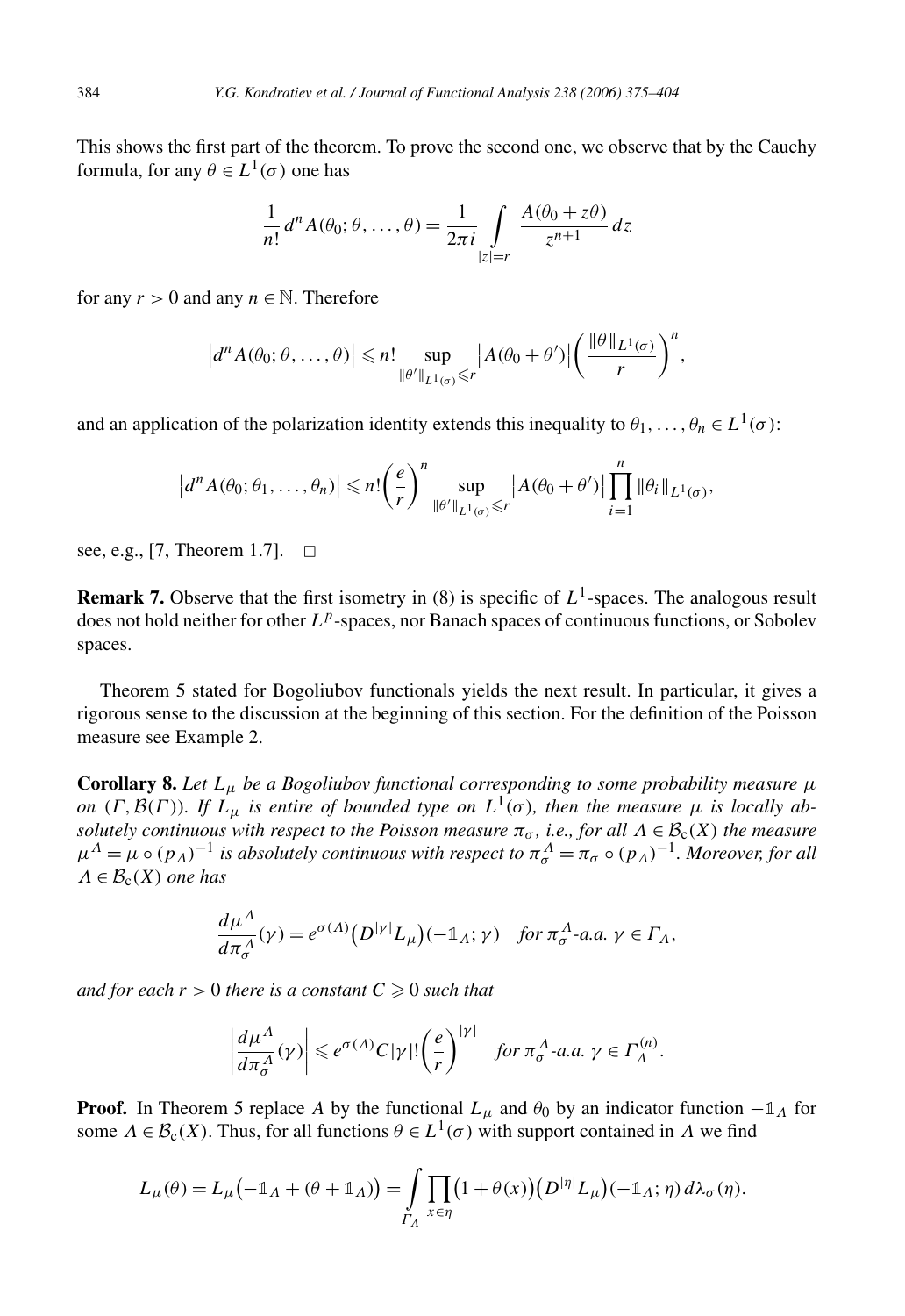On the other hand, according to the considerations done at the beginning of this section, we also have

$$
L_{\mu}(\theta) = \int\limits_{\Gamma_A} \prod_{x \in \gamma} (1 + \theta(x)) d\mu^{\Lambda}(\gamma).
$$

Therefore

$$
\int_{\Gamma_{\Lambda}} \prod_{x \in \gamma} (1 + \theta(x)) d\mu^{\Lambda}(\gamma) = \int_{\Gamma_{\Lambda}} \prod_{x \in \eta} (1 + \theta(x)) (D^{|\eta|} L_{\mu}) (-1), \eta) d\lambda_{\sigma}(\eta)
$$

for all functions  $\theta \in L^1(\sigma)$  with support contained in *Λ*. The proof follows by a monotone class argument.  $\square$ 

Since  $\mu \in \mathcal{M}_{\text{fexp}}^1(\Gamma)$  whenever the corresponding Bogoliubov functional is well defined on the whole space  $L^1(\sigma)$ , one can associate the correlation measure  $\rho_\mu = K^* \mu$  to a such measure. Equalities (5) and (4) then yield a description of the functional  $L_{\mu}$  in terms of the measure  $\rho_{\mu}$ :

$$
L_{\mu}(\theta) = \int_{\Gamma} \left( K e_{\lambda}(\theta) \right) (\gamma) d\mu(\gamma) = \int_{\Gamma_0} e_{\lambda}(\theta, \eta) d\rho_{\mu}(\eta). \tag{9}
$$

Within this formalism Theorem 5 states as follows.

**Proposition 9.** Let  $L_{\mu}$  be an entire Bogoliubov functional of bounded type on  $L^1(\sigma)$ . Then the *measure ρμ is absolutely continuous with respect to the Lebesgue–Poisson measure λσ and the Radon–Nikodym derivative*  $k_{\mu} := d\rho_{\mu}/d\lambda_{\sigma}$  *is given by* 

$$
k_{\mu}(\eta) = (D^{|\eta|} L_{\mu})(0; \eta) \quad \text{for } \lambda_{\sigma} \text{-a.a. } \eta \in \Gamma_0.
$$

*Furthermore, for each*  $r > 0$  *there is a constant*  $C \geq 0$  *such that* 

$$
\left|\left(D^{|\eta|}L_{\mu}\right)(0;\eta)\right|\leq C|\eta|!\left(\frac{e}{r}\right)^{|\eta|}\quad \text{for }\lambda_{\sigma}\text{-}a.a.\ \eta\in\Gamma_{0}.
$$

In the sequel we call  $k_{\mu}$  the correlation function corresponding to  $\mu$ .

**Proof.** A straightforward application of Theorem 5 yields

$$
L_{\mu}(\theta) = \int_{\Gamma_0} e_{\lambda}(\theta, \eta) \big( D^{|\eta|} L_{\mu} \big)(0; \eta) d\lambda_{\sigma}(\eta), \quad \theta \in L^1(\sigma),
$$

and

$$
\left|\left(D^{|\eta|}L_{\mu}\right)(0;\,\eta)\right|\leqslant C|\eta|!\left(\frac{e}{r}\right)^{|\eta|},\quad\lambda_{\sigma}\text{-a.a. }\eta\in\varGamma_0,
$$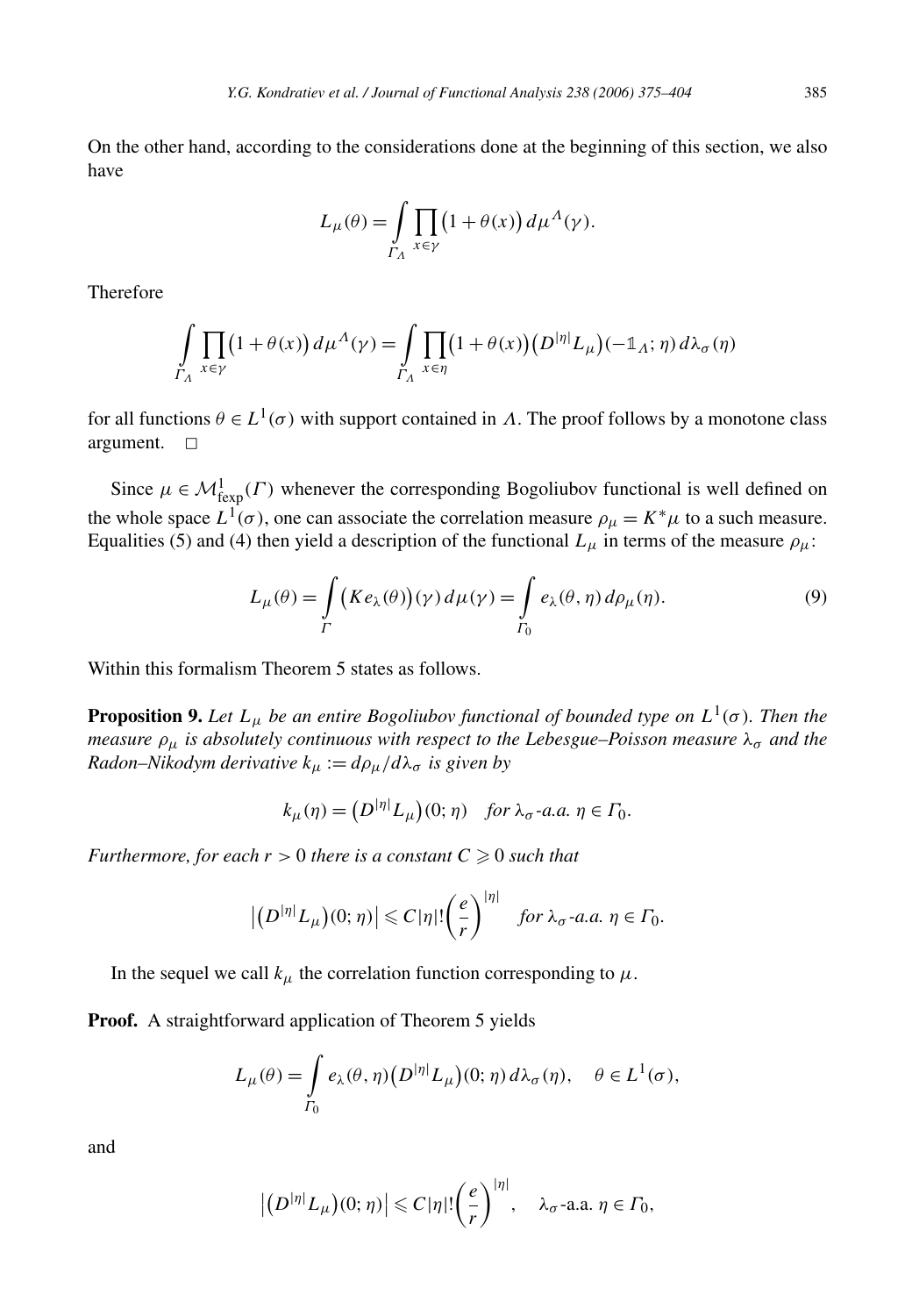for some  $C \ge 0$  depending on *r*. Expression (9) then allows to identify  $k_{\mu}(\eta)$  with  $(D<sup>|\eta|</sup>L<sub>μ</sub>)(0;η)$ . □

**Remark 10.** Proposition 9 shows that the correlation functions  $k_{\mu}^{(n)} := k_{\mu} \big|_{\Gamma_X^{(n)}}$  are the Taylor coefficients of the Bogoliubov functional  $L_\mu$ . In other words,  $L_\mu$  is the generating functional for the correlation functions  $k_{\mu}^{(n)}$ . This was also the reason why N.N. Bogoliubov introduced these functionals. Furthermore, Bogoliubov functionals are also related to the general infinite-dimensional analysis on configuration spaces, cf., e.g., [18]. Namely, through the unitary isomorphism  $S_\lambda$  defined in [18] between the space  $L^2(\Gamma_0, \lambda_\sigma)$  and the Bargmann–Segal space one has  $L_\mu = S_\lambda(k_\mu)$ .

**Proposition 11.** *For any Bogoliubov functional*  $L_{\mu}$  *entire of bounded type on*  $L^1(\sigma)$  *the following relations between variational derivatives hold*:

$$
(D^{|\eta|}L_{\mu})(\theta;\eta) = \int_{\Gamma_0} k_{\mu}(\eta \cup \xi) e_{\lambda}(\theta,\xi) d\lambda_{\sigma}(\xi) \quad \text{for } \lambda_{\sigma}\text{-a.a. } \eta \in \Gamma_0 \tag{10}
$$

*and, more generally,*

$$
(D^{|\eta|}L_{\mu})(\theta_1+\theta_2;\eta)=\int_{\Gamma_0} (D^{|\eta\cup\xi|}L_{\mu})(\theta_1;\eta\cup\xi)e_{\lambda}(\theta_2,\xi)d\lambda_{\sigma}(\xi) \text{ for } \lambda_{\sigma}\text{-a.a. } \eta \in \Gamma_0,
$$

*for*  $\theta$ ,  $\theta$ <sub>1</sub>,  $\theta$ <sub>2</sub>  $\in L^1(\sigma)$ *.* 

To prove this result as well as other forthcoming ones the next lemma shows to be useful.

**Lemma 12.** [11,18,34] *The following equality holds*:

$$
\int_{\Gamma_0} \int_{\Gamma_0} G(\eta \cup \xi) H(\xi, \eta) d\lambda_{\sigma}(\eta) d\lambda_{\sigma}(\xi) = \int_{\Gamma_0} G(\eta) \sum_{\xi \subset \eta} H(\xi, \eta \setminus \xi) d\lambda_{\sigma}(\eta)
$$

*for all positive measurable functions*  $G: \Gamma_0 \to \mathbb{R}$  *and*  $H: \Gamma_0 \times \Gamma_0 \to \mathbb{R}$ *.* 

**Proof of Proposition 11.** According to Theorem 5, for all  $\theta_1, \theta_2, \theta \in L^1(\sigma)$  one has

$$
L_{\mu}(\theta_1 + \theta_2 + \theta) = \int_{\Gamma_0} \left( D^{|\eta|} L_{\mu} \right) (\theta_1 + \theta_2; \eta) \, e_{\lambda}(\theta, \eta) \, d\lambda_{\sigma}(\eta),
$$

as well as

$$
L_{\mu}(\theta_1 + \theta_2 + \theta) = \int_{\Gamma_0} \left( D^{|\eta|} L_{\mu} \right) (\theta_1; \eta) \, e_{\lambda}(\theta_2 + \theta, \eta) \, d\lambda_{\sigma}(\eta).
$$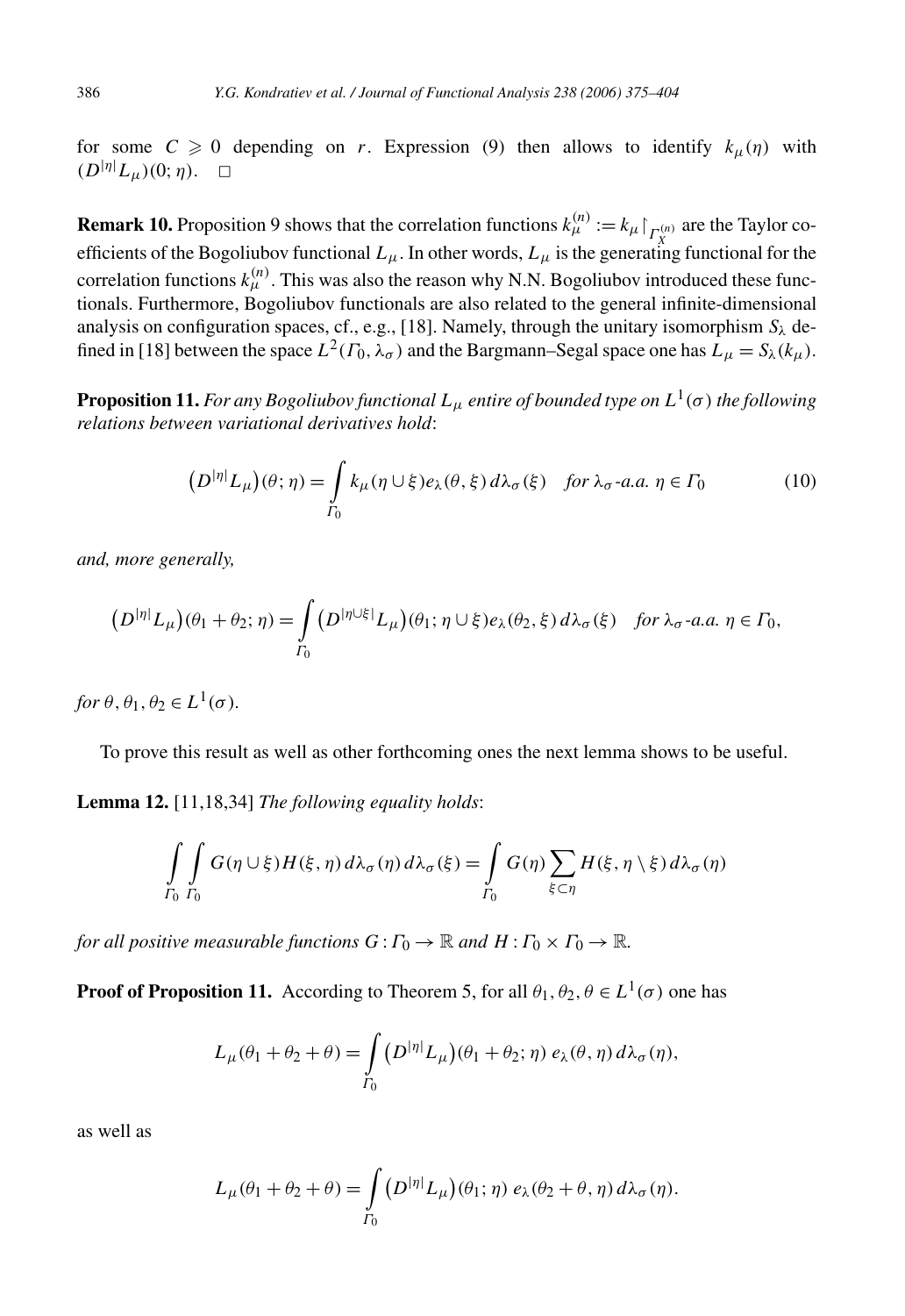The bounds obtained in Theorem 5 allows to apply Lemma 12 to the latter equality yielding

$$
\int_{\Gamma_0}\int_{\Gamma_0} (D^{|\eta\cup\xi|}L_\mu)(\theta_1;\eta\cup\xi)e_\lambda(\theta_2,\xi)\,d\lambda_\sigma(\xi)e_\lambda(\theta,\eta)\,d\lambda_\sigma(\eta).
$$

The second stated equality follows by a monotone class argument. By Proposition 9 one sees that (10) is a special case of the derived result for  $\theta_1 = 0$  and  $\theta_2 = \theta$ .  $\Box$ 

A particular application of Proposition 11 yields the next two formulas well known in statistical mechanics, see, e.g., [35], and in the theory of point processes, see, e.g., [5].

**Corollary 13.** *Under the conditions of Proposition* 11*, for all*  $\Lambda \in \mathcal{B}_c(X)$  *we have* 

$$
k_{\mu}(\eta) = \int_{\Gamma_A} \frac{d\mu^{\Lambda}}{d\pi_{\sigma}^{\Lambda}} (\eta \cup \gamma) d\pi_{\sigma}^{\Lambda}(\gamma) \quad \text{for } \lambda_{\sigma} \text{-a.a. } \eta \in \Gamma_A,
$$
 (11)

*and*

$$
\frac{d\mu^{\Lambda}}{d\pi^{\Lambda}_{\sigma}}(\gamma) = e^{\sigma(\Lambda)} \int_{\Gamma_{\Lambda}} (-1)^{|\eta|} k_{\mu}(\gamma \cup \eta) d\lambda_{\sigma}(\eta) \quad \text{for } \pi^{\Lambda}_{\sigma}\text{-a.a. } \gamma \in \Gamma_{\Lambda}.\tag{12}
$$

**Proof.** Fixing a  $\Lambda \in \mathcal{B}_c(X)$ , in Proposition 11 replace both functions  $\theta$  and  $\theta_1$  by the function −**1***<sup>Λ</sup>* and *θ*<sup>2</sup> by **1***Λ*. The expressions for the densities given in Corollary 8 and Proposition 9 complete the proof.  $\square$ 

**Remark 14.** Corollary 13 may be stated under more general conditions. Given a probability measure  $\mu$  on  $(\Gamma, \mathcal{B}(\Gamma))$  such that

$$
\int\limits_{\Gamma}|\gamma_\varLambda|^n\,d\mu(\gamma),\quad \int\limits_{\Gamma_\varLambda}2^{|\eta|}\,d\rho_\mu(\eta)<\infty
$$

for all  $\Lambda \in \mathcal{B}_c(X)$  and all  $n \in \mathbb{N}$ , one can show that  $\mu$  is locally absolutely continuous with respect to the Poisson measure  $\pi_{\sigma}$  if and only if the correlation measure  $\rho_{\mu}$  is absolutely continuous with respect to the Lebesgue–Poisson measure  $\lambda_{\sigma}$ . Under these conditions, equalities (11) and (12) hold (see, e.g., [15]).

**Corollary 15.** *Let*  $L_{\mu}$  *be an entire Bogoliubov functional of bounded type on*  $L^1(\sigma)$ *. For any*  $B(F_0)$ *-measurable function*  $G: \Gamma_0 \to \mathbb{R}$  *such that there is a*  $f \in L^1(\sigma)$  *so that*  $|G| \leq e_\lambda(f)$  *one has*

$$
\int_{\Gamma_0} G(\eta) (D^{|\eta|} L_{\mu}) (\theta; \eta) d\lambda_{\sigma}(\eta) = \int_{\Gamma_0} \sum_{\xi \subset \eta} G(\xi) e_{\lambda}(\theta, \eta \setminus \xi) d\rho_{\mu}(\eta),
$$

*for all*  $\theta \in L^1(\sigma)$ *.*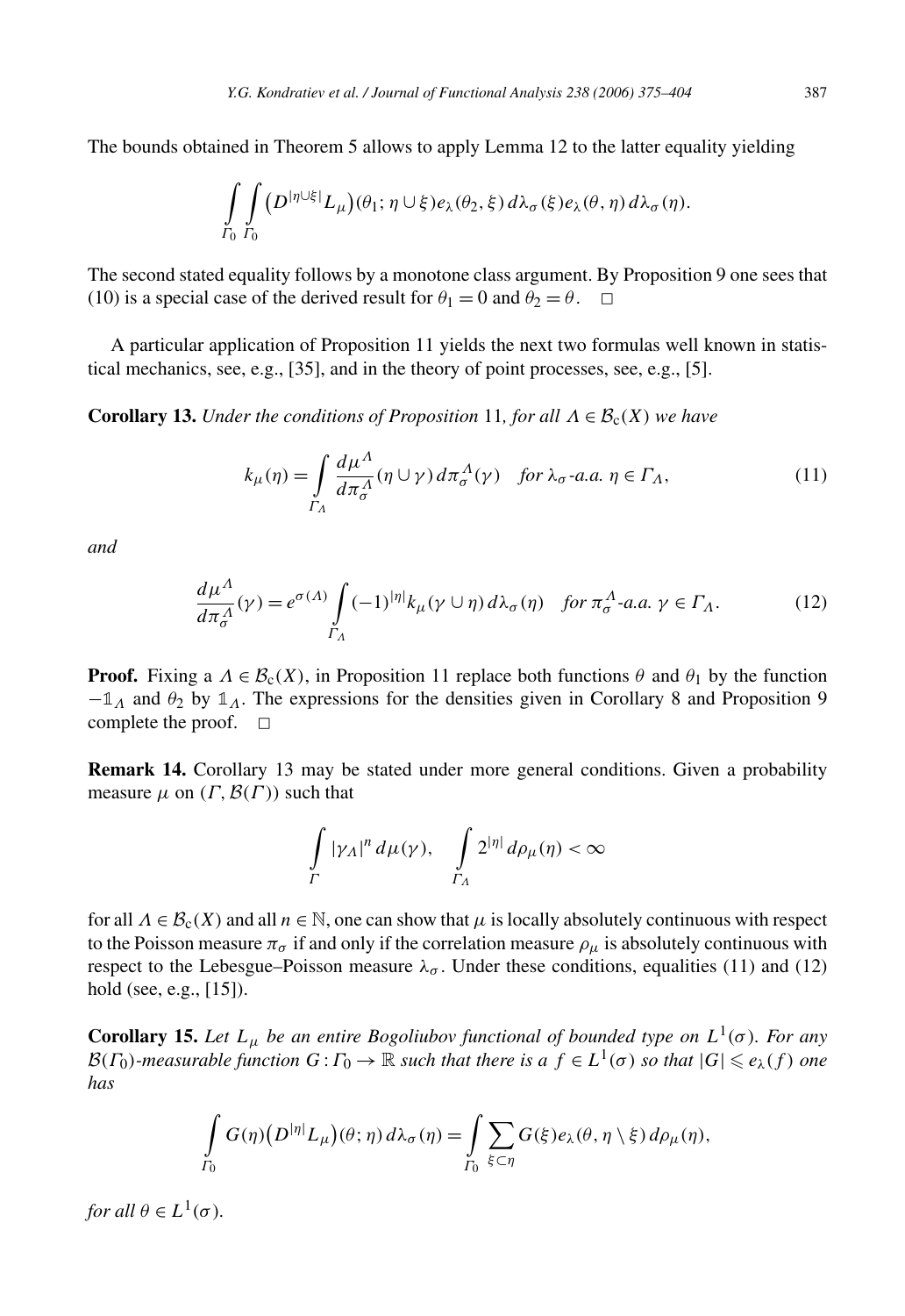According to Proposition 9, the correlation function  $k<sub>\mu</sub>$  of an entire Bogoliubov functional on *L*<sup>1</sup>( $\sigma$ ) fulfills the so-called generalized Ruelle bound, that is, for any  $0 \le \varepsilon \le 1$  and any  $r > 0$ there is some constant  $C \geq 0$  depending on *r* such that

$$
k_{\mu}(\eta) \leqslant C\big(|\eta|!\big)^{1-\varepsilon} \bigg(\frac{e}{r}\bigg)^{|\eta|}, \quad \lambda_{\sigma}\text{-a.a. } \eta \in \Gamma_0. \tag{13}
$$

In our case,  $\varepsilon$  is zero. We note that if (13) holds for  $\varepsilon = 1$  and for at least one  $r > 0$ , then condition (13) is the classical Ruelle bound. For a general  $0 < \varepsilon \leq 1$  one may state the following result.

**Proposition 16.** [17] *If there are a function*  $0 \leq C \in L^1_{loc}(X, \sigma)$  *and a*  $0 < \varepsilon \leq 1$  *such that* 

$$
k_{\mu}(\eta) \leq (|\eta|!)^{1-\varepsilon} e_{\lambda}(C, \eta), \quad \lambda_{\sigma} \text{-a.a. } \eta \in \Gamma_0,
$$

*then there are constants*  $c_1 = c_1(\varepsilon)$ *,*  $c_2 = c_2(\varepsilon) > 0$  *such that* 

$$
\left|L_{\mu}(\varphi)\right| \leqslant c_1 \exp\left(\|\varphi\|_{L^1(c_2C\sigma)}^{1/\varepsilon}\right), \quad \varphi \in \mathcal{D}.
$$

*Furthermore,*  $L_{\mu}$  *is an entire functional of bounded type on*  $L^1(C\sigma)$ *.* 

The definition of a Bogoliubov functional clearly shows that for any probability measure  $\mu \in \mathcal{M}_{\text{fexp}}^1(\Gamma)$   $L_\mu$  is a normalized functional, that is,  $L_\mu(0) = 1$ . If, in addition,  $L_\mu$  is an entire functional on  $L^1(\sigma)$ , then, according to Corollary 8, for all  $\Lambda \in \mathcal{B}_c(X)$  we have

$$
(D^{|\gamma|}L_{\mu})(-\mathbb{1}_{\Lambda};\gamma)=e^{-\sigma(\Lambda)}\frac{d\mu^{\Lambda}}{d\pi^{\Lambda}_{\sigma}}(\gamma)\geq 0, \quad \lambda_{\sigma}\text{-a.a }\gamma\in\Gamma_{\Lambda}.
$$

These conditions are also sufficient to insure that a generic entire functional on  $L^1(\sigma)$  is a Bogoliubov functional corresponding to some measure in  $\mathcal{M}^1_{\text{fexp}}(\Gamma)$ .

**Proposition 17.** Let L be a normalized entire functional of bounded type on  $L^1(\sigma)$  such that for *all*  $\Lambda \in \mathcal{B}_c(X)$ 

$$
(D^{|\eta|}L)(-\mathbb{1}_A;\eta) \geq 0, \quad \lambda_{\sigma}\text{-}a.a. \eta \in \Gamma_A. \tag{14}
$$

*Then there is a unique probability measure*  $\mu \in \mathcal{M}_{\text{fexp}}^1(\Gamma)$  *such that for all*  $\theta \in L^1(\sigma)$ 

$$
L(\theta) = \int\limits_{\Gamma} \prod_{x \in \gamma} \left(1 + \theta(x)\right) d\mu(\gamma).
$$
 (15)

**Remark 18.** This result is reminiscent of the classical characterization of completely monotonic functions as Laplace transforms of non-negative measures, see, e.g., [10]. Proposition 17 is substantially different, because one additionally obtains special support properties of the measure, i.e., a measure on *Γ* . The connection with classical results can be understood in the zerodimensional analogue. This means that we neglect the spatial structure, i.e., we only look at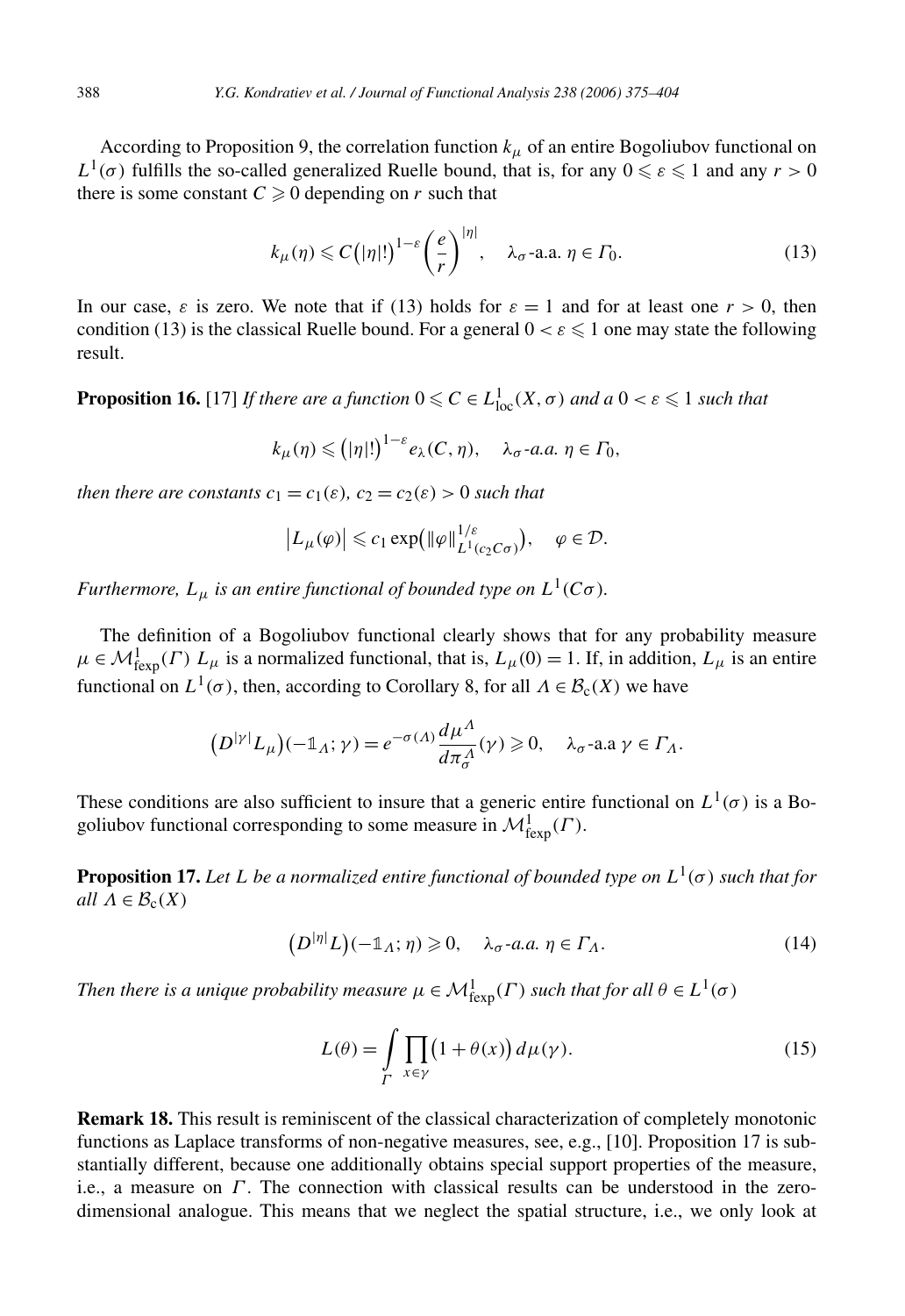the distribution of the random variable  $\gamma \mapsto |\gamma_A|$  for a fixed  $\Lambda$ . Moreover, given a measure  $\mu$ on  $\mathbb{N}_0$ , the analogue of the Bogoliubov functional is the following function defined on  $\mathbb R$  by

$$
L(k) := \sum_{n=0}^{\infty} (1+k)^n \mu(\{n\}).
$$
 (16)

We note that, on the one hand, on the interval  $(-1, \infty)$  the function *L* is a modified Laplace transform, namely,  $L(k) = \int_{\mathbb{N}_0} e^{x \ln(1+k)} d\mu(x)$ . On the other hand, the function *L* is actually the classical probability generating functional considered, e.g., in [10], shifted by 1. The analogue of Proposition 17 is then a classical characterization result: *L* is completely monotonic at −1 if and only if (16) holds for a non-negative measure  $\mu$  on  $\mathbb{N}_0$ . Another classical result states that continuous completely monotonic functions are automatically holomorphic due to an approximation by Bernstein polynomials. This idea was generalized to point processes by J. Mecke in [26] for functionals that are continuous with respect to monotonic bounded convergence. Within the analytic functions framework (14) is a natural assumption.

**Proof of Proposition 17.** For any  $\Lambda \in \mathcal{B}_c(X)$  let us define the function

$$
G_{\Lambda}(\eta) := (D^{|\eta|} L)(-\mathbb{1}_{\Lambda}; \eta) \geq 0, \quad \eta \in \Gamma_{\Lambda}.
$$

For all  $\Lambda \in \mathcal{B}_c(X)$  we have

$$
\int_{\Gamma_{\Lambda}} G_{\Lambda}(\eta) d\lambda_{\sigma}(\eta) = \int_{\Gamma_{0}} e_{\lambda}(\mathbb{1}_{\Lambda}, \eta) (D^{|\eta|} L)(-\mathbb{1}_{\Lambda}; \eta) d\lambda_{\sigma}(\eta)
$$

$$
= L(\mathbb{1}_{\Lambda} - \mathbb{1}_{\Lambda}) = L(0) = 1,
$$

allowing to define a family of probability measures  $\mu^A$  on  $(\Gamma_A, \mathcal{B}(\Gamma_A))$  by

$$
\mu^{A}(A) := \int\limits_{\Gamma_A} \mathbb{1}_A(\eta) G_A(\eta) d\lambda_{\sigma}(\eta), \quad A \in \mathcal{B}(\Gamma_A).
$$

Similarly, one verifies that the family  $(\mu^A)_{A \in \mathcal{B}_c(X)}$  is consistent. Therefore, by the version of the Kolmogorov theorem for the projective limit space *(Γ,*B*(Γ ))* [30, Chapter V, Theorem 5.1], there is a unique probability measure  $\mu$  on  $\Gamma$  such that the measures  $\mu^A$  are the projections of *μ*. From the definition of *GΛ* follows the relation (15) between *L* and *μ* for every *θ* supported in *Λ*. The *L*1-continuity of *L* and monotone convergence arguments extend this relation to all non-negative functions  $\theta \in L^1(\sigma)$ . The general relation follows from dominated convergence results.  $\square$ 

#### **4. Bogoliubov equations**

Particularly interesting is the characterization of Gibbs measures through the Bogoliubov functionals.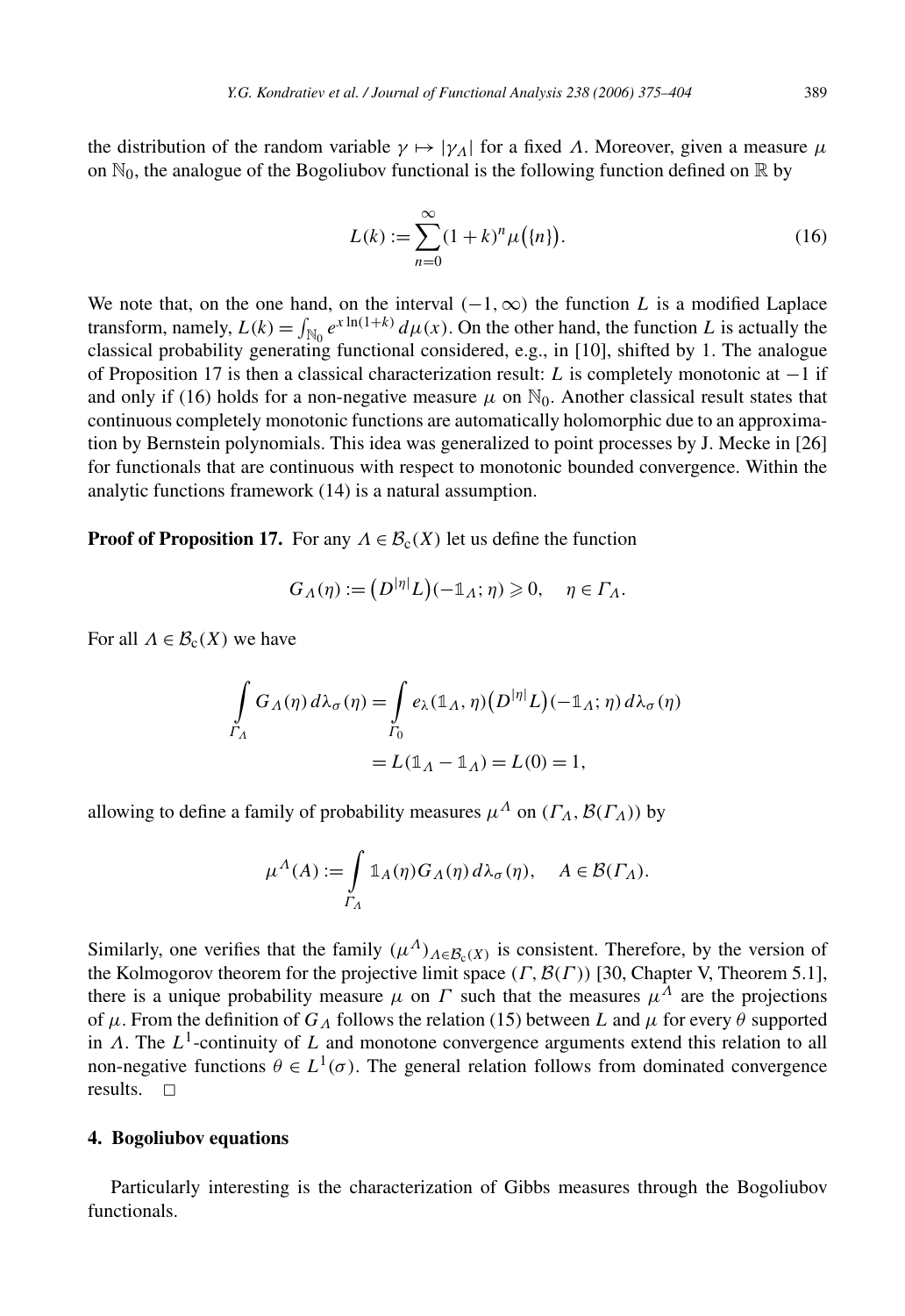Given a pair potential  $\phi$  :  $X \times X \to \mathbb{R} \cup \{+\infty\}$ , that is, a symmetric measurable function, let  $E: \Gamma_0 \to \mathbb{R} \cup \{+\infty\}$  be the energy functional and  $W: \Gamma_0 \times \Gamma \to \mathbb{R} \cup \{+\infty\}$  be the interaction energy defined for all  $\eta \in \Gamma_0$  and all  $\gamma \in \Gamma$  by

$$
E(\eta) := \sum_{\{x,y\} \subset \eta} \phi(x, y), \qquad E(\emptyset) := E(\{x\}) := 0
$$

and

$$
W(\eta, \gamma) := \begin{cases} \sum_{x \in \eta, y \in \gamma} \phi(x, y), & \text{if } \sum_{x \in \eta, y \in \gamma} |\phi(x, y)| < \infty, \\ +\infty, & \text{otherwise,} \end{cases}
$$

respectively. We set  $W(\emptyset, \gamma) := W(\eta, \emptyset) := 0$ . A grand canonical Gibbs measure (Gibbs measure, for short) corresponding to a pair potential  $\phi$ , the intensity measure  $\sigma$ , and an inverse temperature  $\beta > 0$ , is usually defined through the Dobrushin–Lanford–Ruelle equation. For convenience, we present here an equivalent definition through the Georgii–Nguyen–Zessin equation  $((GNZ)$ -equation)  $([28, Theorem 2]$ , see also [16, Theorem 3.12], [22, Appendix A.1]). More precisely, a probability measure  $\mu$  on  $(\Gamma, \mathcal{B}(\Gamma))$  is called a Gibbs measure if it fulfills the integral equation

$$
\int_{\Gamma} \sum_{x \in \gamma} H(x, \gamma \setminus \{x\}) d\mu(\gamma) = \int_{\Gamma} \int_{X} H(x, \gamma) e^{-\beta W(\{x\}, \gamma)} d\sigma(x) d\mu(\gamma) \tag{17}
$$

for all positive measurable functions  $H: X \times \Gamma \to \mathbb{R}$ . In particular, for  $\phi \equiv 0$ , (17) reduces to the Mecke identity, which yields an equivalent definition of the Poisson measure  $\pi_{\sigma}$ [25, Theorem 3.1].

Correlation measures corresponding to Gibbs measures are always absolutely continuous with respect to the Lebesgue–Poisson measure  $\lambda_{\sigma}$ . In view of this fact and Remark 14, the framework used throughout this section is restricted to measures  $\mu \in \mathcal{M}^1_{\text{fexp}}(\Gamma)$  that are locally absolutely continuous with respect to the Poisson measure  $\pi_{\sigma}$ . Furthermore, we shall assume that the corresponding correlation functions  $k_{\mu}$  fulfill the so-called Ruelle type bound inequality, that is, there are  $a > 0$  and  $0 < \varepsilon \leq 1$  such that

$$
k_{\mu}(\eta) \leq (|\eta|!)^{1-\varepsilon} e_{\lambda}(a,\eta) = (|\eta|!)^{1-\varepsilon} a^{|\eta|}, \quad \lambda_{\sigma} \text{-a.a. } \eta \in \Gamma_0.
$$

According to Proposition 16, this assumption implies

**Assumption 1.** There are  $c_1$ ,  $c_2 > 0$  such

$$
\left| L_{\mu}(\theta) \right| \leqslant c_1 \exp \left( c_2 \|\theta\|_{L^1(\sigma)}^{1/\varepsilon} \right) \quad \text{for all } \theta \in L^1(\sigma).
$$

As a consequence of Proposition 16, the Bogoliubov functional  $L_{\mu}$  is entire of bounded type on  $L^1(\sigma)$ .

To proceed towards the equivalent description of Gibbs measures through Bogoliubov functionals, we consider potentials *φ* fulfilling the following semi-boundedness and integrability conditions: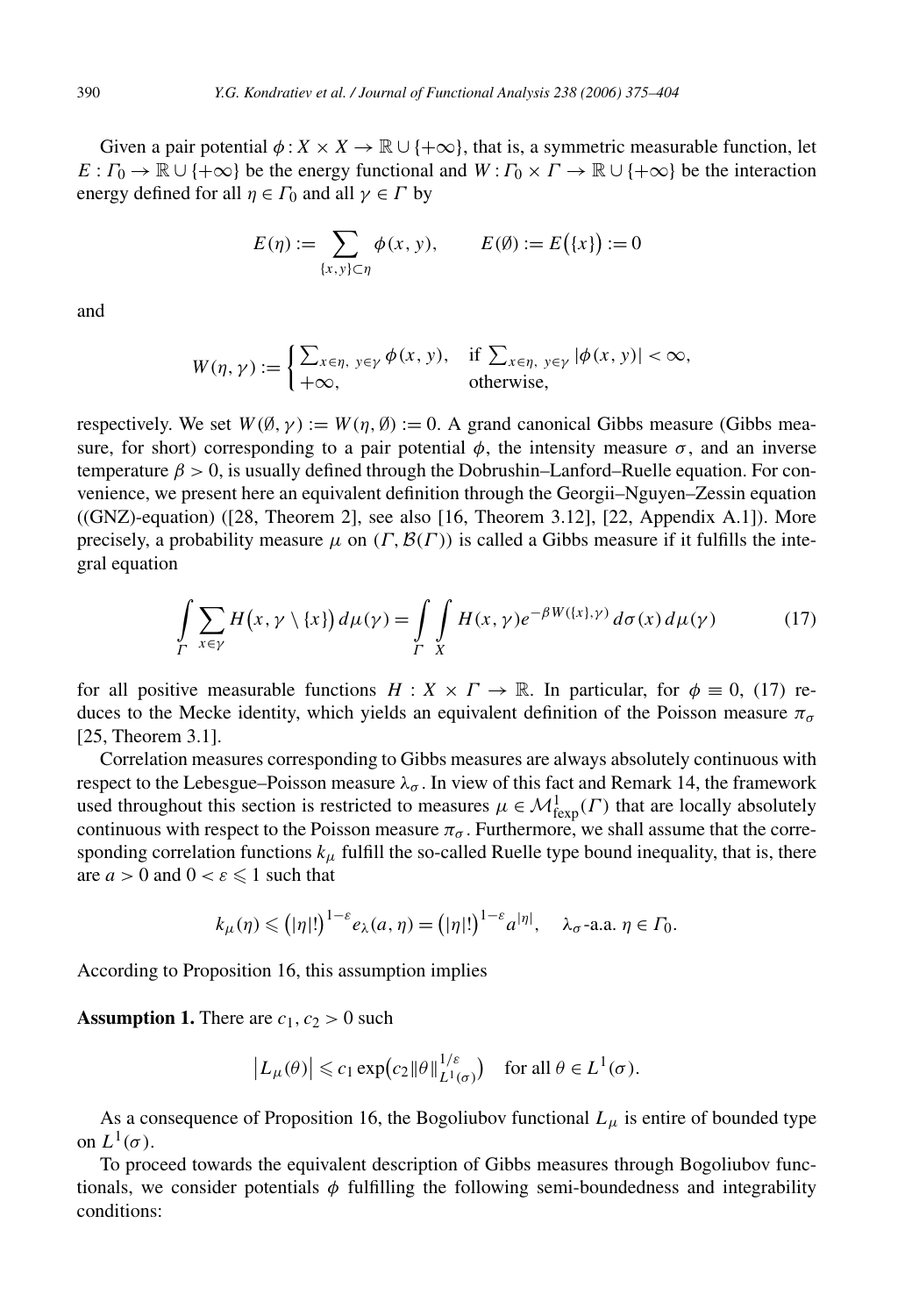**Assumption 2.**  $\exists B \geq 0$ :  $\phi(x, y) \geq -2B$  for all  $x, y \in X$ .

**Assumption 3.**  $C(\beta) := \text{ess sup}_{x \in X} \int_X |e^{-\beta \phi(x, y)} - 1| d\sigma(y) < \infty.$ 

Let us note that Assumptions 1–3 are essentially weaker than the usual ones for existence results for Gibbs measures, cf., e.g., [35].

**Proposition 19.** *Given a*  $\mu \in M^1_{\text{fexp}}(\Gamma)$  *and a pair potential*  $\phi$ *, assume that Assumptions* 1–3 *are fulfilled. Then μ is a Gibbs measure corresponding to the potential φ, the intensity measure σ , and the inverse temperature*  $\beta$  *if and only if the Bogoliubov functional*  $L_{\mu}$  *corresponding to*  $\mu$ *solves the so-called Bogoliubov* (*equilibrium*) *equation,*

$$
\frac{\delta L(\theta)}{\delta \theta(x)} = L\big((1+\theta)\big(e^{-\beta \phi(x,\cdot)}-1\big)+\theta\big), \quad \sigma\text{-}a.e.,
$$

*for all*  $\theta \in L^1(\sigma)$ *.* 

**Proof.** The holomorphicity of  $L_{\mu}$  on  $L^1(\sigma)$  implies

$$
dL_{\mu}(\theta; f) = \int_{\Gamma} \frac{d}{dz} \prod_{x \in \gamma} (1 + \theta(x) + zf(x)) \Big|_{z=0} d\mu(\gamma)
$$
  
= 
$$
\int_{\Gamma} \sum_{x \in \gamma} f(x) \prod_{y \in \gamma \setminus \{x\}} (1 + \theta(y)) d\mu(\gamma), \quad \theta, f \in L^{1}(\sigma).
$$
 (18)

Thus, for a Gibbs measure  $\mu$ , the (GNZ)-equation yields for the right-hand side of (18)

$$
\int\limits_X f(x) \int\limits_{\Gamma} \prod_{y \in \gamma} (1 + \theta(y)) e^{-\beta W(\{x\}, \gamma)} d\mu(\gamma) d\sigma(x). \tag{19}
$$

We claim that

$$
e^{-\beta W(\{x\},\gamma)} = \prod_{y \in \gamma} \left(1 + \left(e^{-\beta \phi(x,y)} - 1\right)\right),\tag{20}
$$

which proof we postpone to the end. Hence (19) is given by

$$
\int\limits_X f(x) \int\limits_{\Gamma} \prod\limits_{y \in \gamma} (1 + \theta(y)) \prod\limits_{y \in \gamma} (1 + (e^{-\beta \phi(x,y)} - 1)) d\mu(\gamma) d\sigma(x)
$$
\n
$$
= \int\limits_X f(x) \int\limits_{\Gamma} \prod\limits_{y \in \gamma} ((1 + \theta(y)) (e^{-\beta \phi(x,y)} - 1) + 1 + \theta(y)) d\mu(\gamma) d\sigma(x).
$$

In this way we show that for all  $f \in L^1(\sigma)$ 

$$
dL_{\mu}(\theta; f) = \int\limits_X f(x) L_{\mu} \big( (1+\theta) \big( e^{-\beta \phi(x, \cdot)} - 1 \big) + \theta \big) d\sigma(x),
$$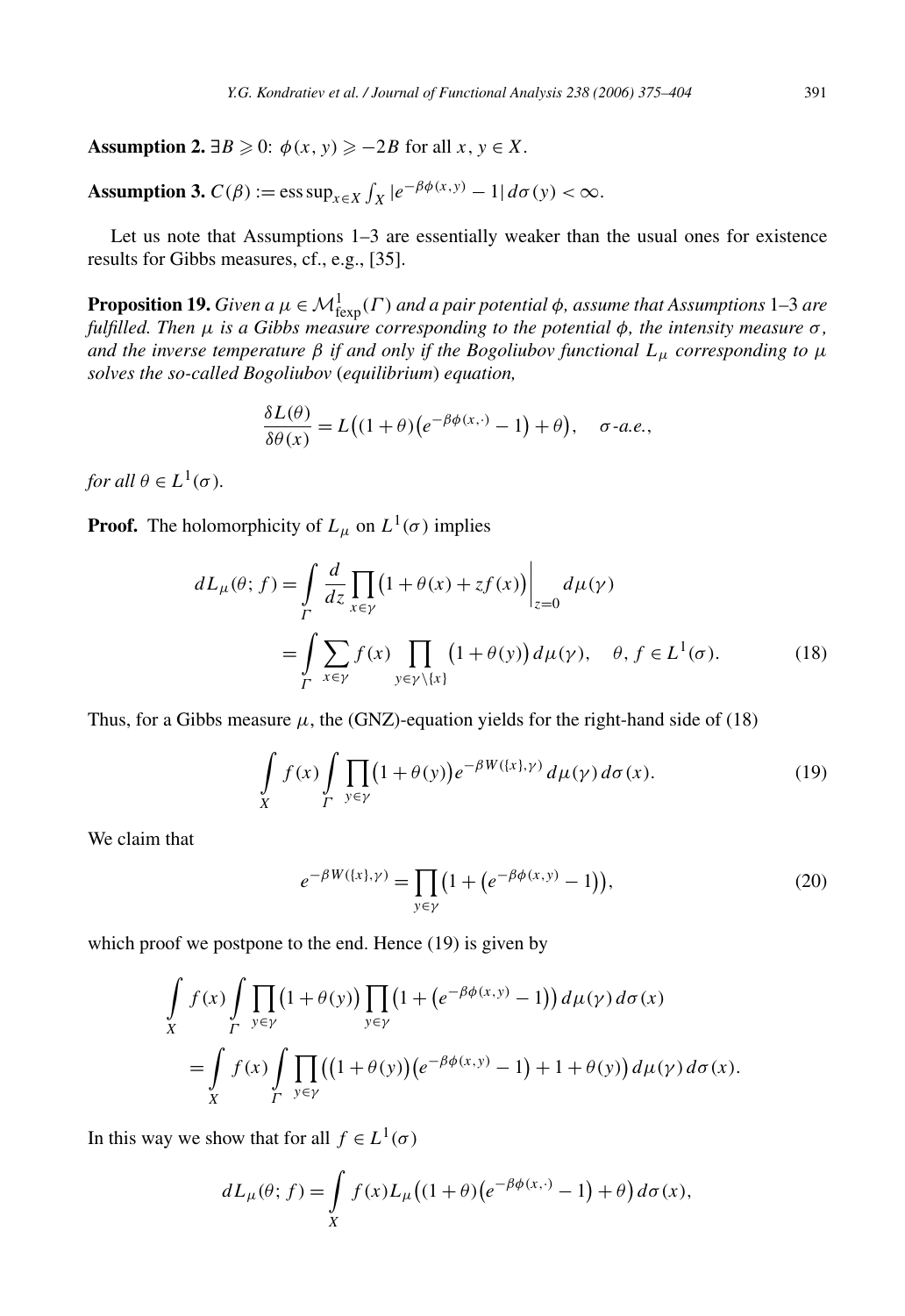provided  $(1 + \theta)(e^{-\beta \phi(x, \cdot)} - 1) + \theta \in L^1(X, \sigma)$ . Assumption 1 then implies that  $L_\mu((1 + \theta) \times$  $(e^{-\beta \phi(x, \cdot)} - 1) + \theta \in L^{\infty}(X, \sigma)$  which completes the first part of the proof. Conversely, the same arguments as before yield,

$$
\int_{\Gamma} \sum_{x \in \gamma} f(x) \prod_{y \in \gamma \setminus \{x\}} (1 + \theta(y)) d\mu(\gamma)
$$
\n
$$
= dL_{\mu}(\theta; f) = \int_{X} f(x) L_{\mu} \big( (1 + \theta) \big( e^{-\beta \phi(x, \cdot)} - 1 \big) + \theta \big) d\sigma(x)
$$
\n
$$
= \int_{X} f(x) \int_{\Gamma} \prod_{y \in \gamma} (1 + \theta(y)) e^{-\beta W(\{x\}, \gamma)} d\mu(\gamma) d\sigma(x),
$$

showing that the measure  $\mu$  fulfills the (GNZ)-equation for the class of functions *H* of the form

$$
H(x, \gamma) = f(x) \prod_{y \in \gamma \setminus \{x\}} \left(1 + \theta(y)\right), \quad \theta, f \in L^1(\sigma).
$$

The result follows by a monotone class argument.

To conclude this proof amounts to check the technical problems left open. Due to Assumptions 2 and 3 one has

$$
\left\|\theta e^{-\beta \phi(x,\cdot)}+e^{-\beta \phi(x,\cdot)}-1\right\|_{L^1(\sigma)}\leqslant e^{2\beta B}\|\theta\|_{L^1(\sigma)}+C(\beta),
$$

showing that  $(1 + \theta)(e^{-\beta \phi(x, \cdot)} - 1) + \theta \in L^1(X, \sigma)$ .

The infinite product  $\prod_{y \in \gamma} (1 + |e^{-\beta \phi(x, y)} - 1|)$  converges for  $\sigma \otimes \mu$ -a.a.  $(x, \gamma)$ , because Assumption 3 implies that  $\sigma$ -a.e.  $||e^{-\beta \phi(x, \cdot)} - 1||_{L^1(\sigma)} < \infty$  and

$$
\int_{\Gamma} \prod_{y \in \gamma} \left(1 + \left|e^{-\beta \phi(x, y)} - 1\right|\right) d\mu(\gamma) < \infty.
$$

The absolute convergence of the infinite product in (20) implies the convergence of  $\sum_{y \in \gamma} |e^{-\beta \phi(x, y)} - 1|$ . Hence, either the series  $\sum_{y \in \gamma} |\phi(x, y)|$  converges or there is a  $y \in \gamma$ such that  $\phi(x, y) = +\infty$ . In the latter case the infinite product in (20) as well as  $e^{-\beta W(\lbrace x \rbrace, \gamma)}$  are both zero. For the first case we obtain

$$
\prod_{y \in \gamma} (1 + (e^{-\beta \phi(x, y)} - 1)) = \exp\left(-\beta \sum_{y \in \gamma} \phi(x, y)\right) = e^{-\beta W(\{x\}, \gamma)}.\quad \Box
$$

For higher order derivatives the corresponding Bogoliubov equations are defined as follows.

**Corollary 20.** *Given a*  $\mu \in M_{\text{fexp}}^1(\Gamma)$  *and a pair potential*  $\phi$ *, assume that Assumptions* 1–3 *are fulfilled. If*  $\mu$  *is a Gibbs measure corresponding to the potential*  $\phi$ *, the intensity measure*  $\sigma$ *, and the inverse temperature*  $\beta$ , then for all  $\theta \in L^1(\sigma)$  the following relation holds:

$$
(DnL\mu)(\theta; \eta) = e^{-\beta E(\eta)}L_{\mu}((1+\theta)(e^{-\beta W(\eta,\{\cdot\})}-1)+\theta), \quad \sigma^{(n)}\text{-}a.a. \eta \in \Gamma_X^{(n)}.
$$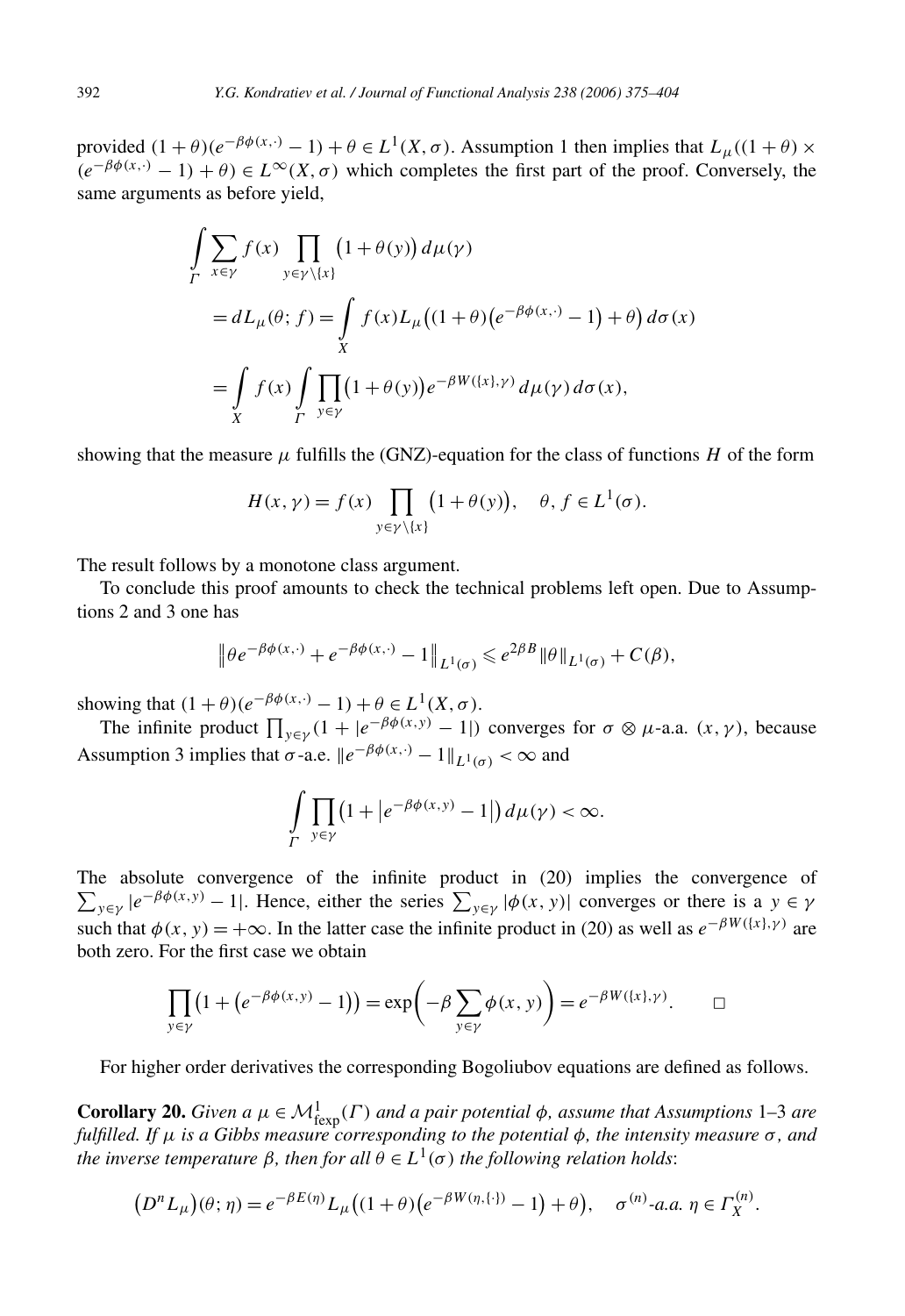**Proof.** It follows from successive applications of Proposition 19 and the chain rule to the function  $L^1(\sigma) \ni \theta \mapsto (1 + \theta)(e^{-\beta \phi(x, \cdot)} - 1) + \theta \in L^1(\sigma)$ .  $\Box$ 

**Proposition 21.** *For any pair potential*  $\phi$  *and any measure*  $\mu \in M_{\text{fexp}}^1(\Gamma)$  *under* Assump*tions* 1–3*, the following equations are equivalent*:

(i) *For all*  $\theta \in L^1(\sigma)$ *,* 

$$
\frac{\delta L_{\mu}(\theta)}{\delta \theta(x)} = L_{\mu}\big((1+\theta)\big(e^{-\beta \phi(x,\cdot)} - 1\big) + \theta\big) \quad \text{for } \sigma\text{-}a.a. \ x \in X.
$$

(ii) *For every*  $\theta$ ,  $f \in L^1(\sigma)$ ,

$$
L_{\mu}(\theta + f) - L_{\mu}(\theta) = \int_{X} f(x) \int_{0}^{1} L_{\mu} \big( (1 + \theta + tf) \big( e^{-\beta \phi(x, \cdot)} - 1 \big) + \theta + tf \big) dt d\sigma(x).
$$

*Furthermore, the previous equations imply that*

(iii) *For all*  $\theta$ *,*  $f \in L^1(\sigma)$ *,* 

$$
L_{\mu}(\theta + f) = \int_{\Gamma_0} e_{\lambda}(f, \eta) e^{-\beta E(\eta)} L_{\mu} \big( (1 + \theta) \big( e^{-\beta W(\eta, \{\cdot\})} - 1 \big) + \theta \big) d\lambda_{\sigma}(\eta).
$$

**Remark 22.** Assumptions 1–3 are not sufficient to insure the existence of the integral on the right-hand side of the equation stated in (iii).

**Proof.** (i)  $\Rightarrow$  (ii). Since  $L_{\mu}$  is entire on  $L^1(\sigma)$ , one has

$$
L_{\mu}(\theta + f) - L_{\mu}(\theta) = \int_{0}^{1} \frac{d}{dt} L_{\mu}(\theta + tf) dt
$$

and, according to (i),

$$
\frac{d}{dt}L_{\mu}(\theta + tf) = dL_{\mu}(\theta + tf, f)
$$
  
= 
$$
\int_{X} f(x)L_{\mu}((1 + \theta + tf)(e^{-\beta\phi(x, \cdot)} - 1) + \theta + tf) d\sigma(x).
$$

(ii)  $\Rightarrow$  (i). Assuming (ii), for any  $\theta$ ,  $f \in L^1(\sigma)$  one finds

$$
\frac{d}{dz}L_{\mu}(\theta + zf)\Big|_{z=0} = \lim_{z \to 0} \frac{L_{\mu}(\theta + zf) - L_{\mu}(\theta)}{z}
$$

$$
= \lim_{z \to 0} \int_{X} f(x) \int_{0}^{1} L_{\mu} \big( (1 + \theta + tzf) \big( e^{-\beta \phi(x, \cdot)} - 1 \big) + \theta + tzf \big) dt d\sigma(x).
$$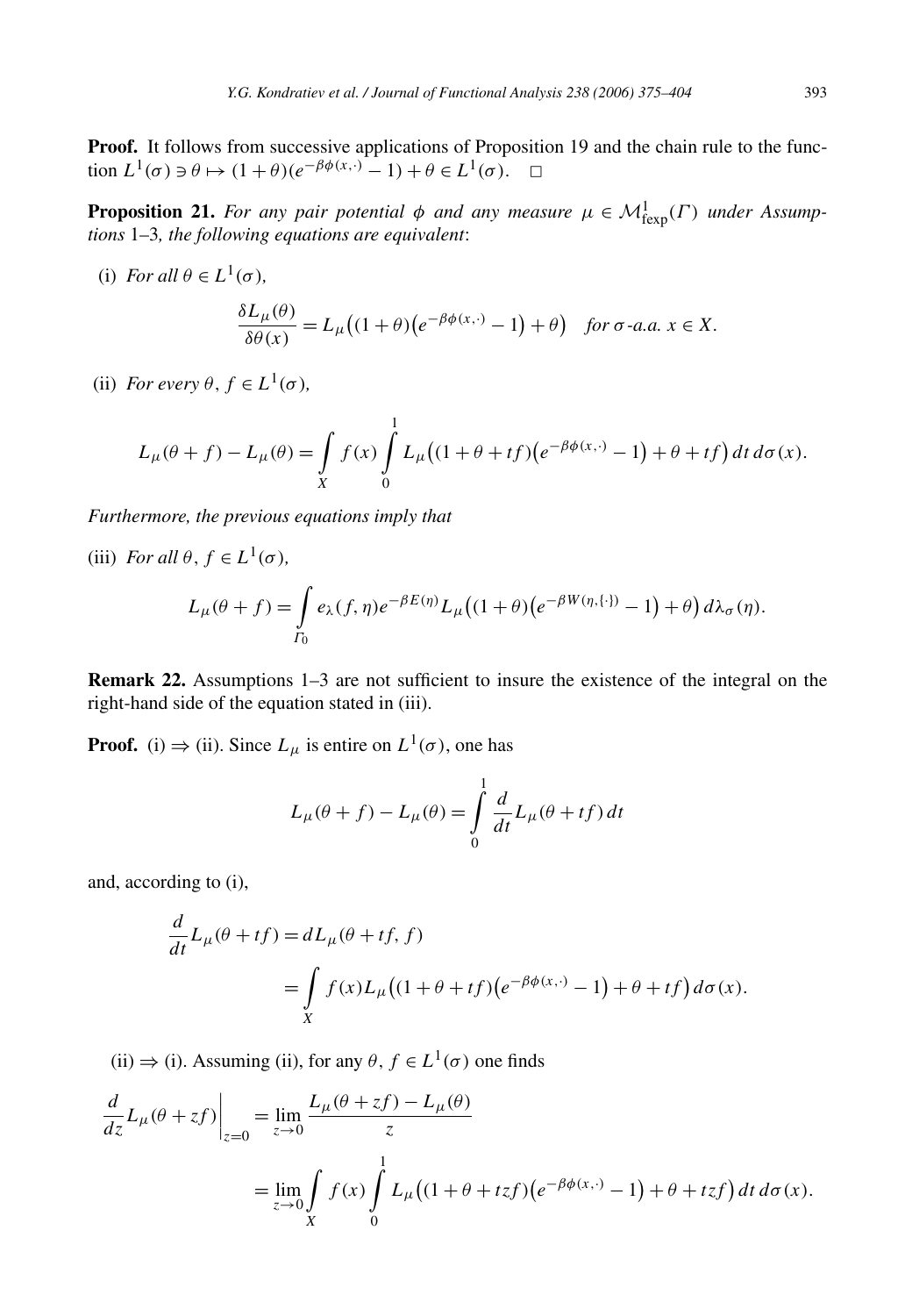Assumptions 1–3 allow to apply the Lebesgue dominated convergence theorem and thus, interchanging the limit with the integrals and using the continuity of  $L<sub>u</sub>$  on  $L<sup>1</sup>(\sigma)$ , to obtain

$$
\int\limits_X f(x)L_\mu\big((1+\theta)\big(e^{-\beta\phi(x,\cdot)}-1\big)+\theta\big)d\sigma(x).
$$

(i)  $\Rightarrow$  (iii). The holomorphicity of  $L<sub>\mu</sub>$  straightforwardly leads (Remark 6) to

$$
L_{\mu}(\theta + f) = \int_{\Gamma_0} e_{\lambda}(f, \eta) \left( D^{|\eta|} L_{\mu} \right) (\theta; \eta) d\lambda_{\sigma}(\eta)
$$
  
= 
$$
\int_{\Gamma_0} e_{\lambda}(f, \eta) e^{-\beta E(\eta)} L_{\mu} \left( (1 + \theta) \left( e^{-\beta W(\eta, \{\cdot\})} - 1 \right) + \theta \right) d\lambda_{\sigma}(\eta),
$$

where the second equality is a consequence of Corollary 20.  $\Box$ 

Propositions 19 and 21 lead to a uniqueness result for Gibbs measures corresponding to positive potentials. As a first step towards this purpose, we must introduce additional spaces of functionals. More precisely, for each  $\alpha > 0$ , let  $Ent_{\alpha}(L^1(\sigma))$  be the space of all entire functionals *L* on  $L^1(\sigma)$  such that

$$
||L||_{\alpha} := \sup_{\theta \in L^1(\sigma)} (|L(\theta)|e^{-\alpha ||\theta||_{L^1(\sigma)}}) < \infty.
$$

It is clear that  $\|\cdot\|_{\alpha}$  defines a norm on Ent<sub>α</sub>( $L^1(\sigma)$ ).

**Proposition 23.** With respect to the norm  $\|\cdot\|_{\alpha}$ , Ent<sub> $\alpha$ </sub>(L<sup>1</sup>( $\sigma$ )) has the structure of a Banach *space.*

**Proof.** Fixing an  $\alpha > 0$ , let  $(L_n)_{n \in \mathbb{N}}$  be a Cauchy sequence in the space  $Ent_{\alpha}(L^1(\sigma))$ , i.e.,  $(L_n e^{-\alpha ||\cdot||_{L^1(\sigma)}})_{n \in \mathbb{N}}$  is a Cauchy sequence in the Banach space consisting of all complex-valued bounded functions defined on  $L^1(\sigma)$  endowed with the supremum norm. By completeness, there is a complex-valued bounded function  $L$  such that

$$
\lim_{n \to \infty} \sup_{\theta \in L^1(\sigma)} (|L_n(\theta)e^{-\alpha \|\theta\|_{L^1(\sigma)}} - \bar{L}(\theta)|) = 0.
$$
\n(21)

It remains to show that the functional  $L(\theta) := \bar{L}(\theta)e^{\alpha \|\theta\|_{L^1(\sigma)}}, \theta \in L^1(\sigma)$ , is entire on  $L^1(\sigma)$ . This follows from the Vitali theorem (see, e.g., [13]), since by (21) the sequence  $(L_n)_{n \in \mathbb{N}}$  converges pointwisely to *L* and, by the inequality

$$
\left|L_n(\theta)\right| \leq \sup_{\theta \in L^1(\sigma)} \left( \left|L_n(\theta)\right| e^{-\alpha \|\theta\|_{L^1(\sigma)}} \right) e^{\alpha \|\theta\|_{L^1(\sigma)}} = \|L_n\|_{\alpha} e^{\alpha \|\theta\|_{L^1(\sigma)}}, \quad n \in \mathbb{N},
$$

the sequence  $(L_n)_{n \in \mathbb{N}}$  is locally uniformly bounded in  $L^1(\sigma)$ .  $\Box$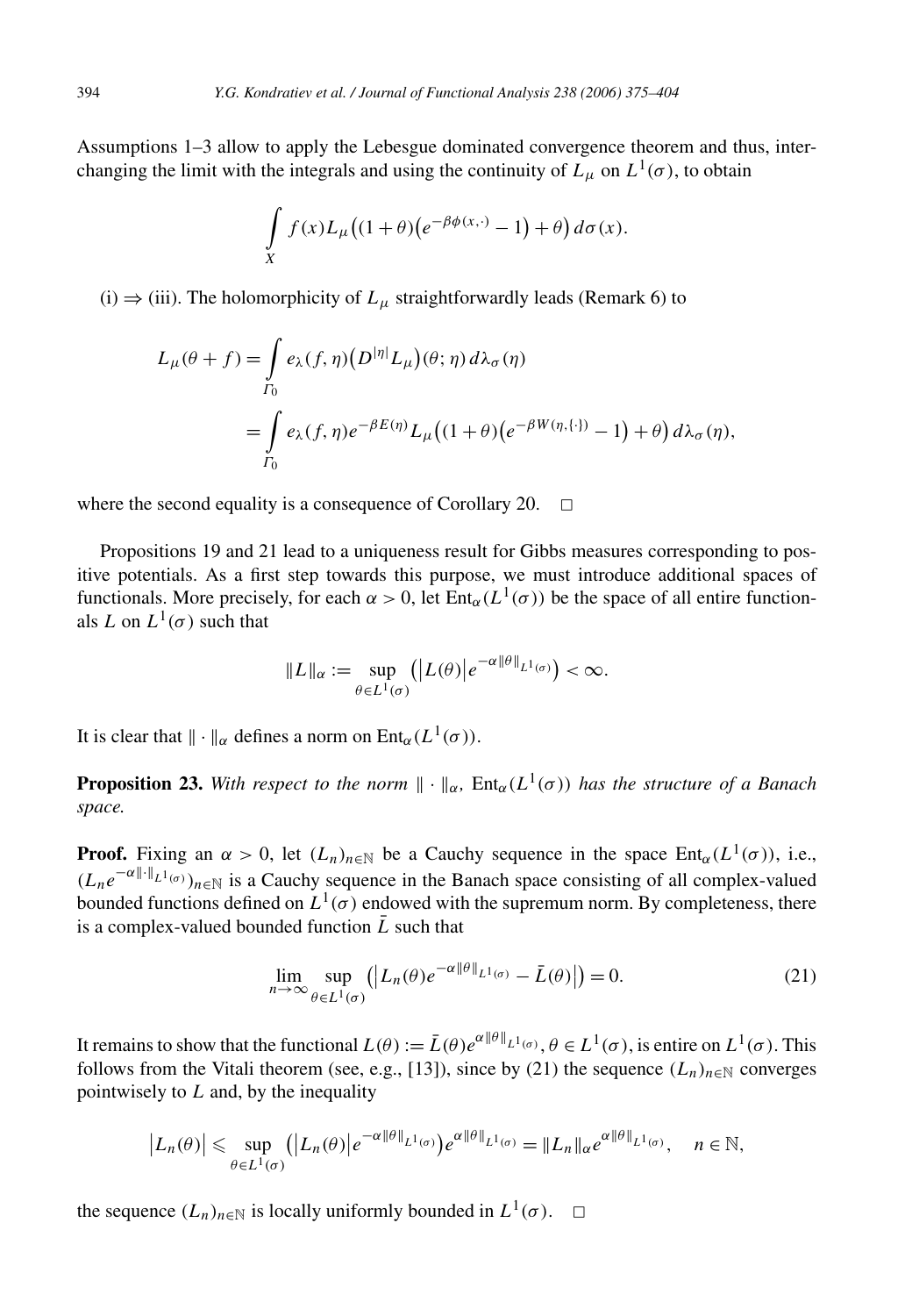Note that  $L \in \text{Ent}_{\alpha}(L^1(\sigma))$  implies that *L* fulfills Assumption 1 for  $\varepsilon = 1$ . In this way, for pair potentials *φ* fulfilling Assumptions 2 and 3, Proposition 21 has shown that any functional *L* in Ent<sub>α</sub>( $L^1(\sigma)$ ) solving the initial value problem

$$
\begin{cases} \frac{\delta L(\theta)}{\delta \theta(x)} = L((1+\theta)(e^{-\beta \phi(x,\cdot)} - 1) + \theta), & \theta \in L^1(\sigma), \\ L(0) = 1 \end{cases}
$$

is a solution of the equation

$$
L(\theta) - 1 = \int\limits_X \theta(x) \int\limits_0^1 L\big((1+t\theta)\big(e^{-\beta\phi(x,\cdot)} - 1\big) + t\theta\big) dt d\sigma(x), \quad \theta \in L^1(\sigma).
$$

In the sequel we denote by *J* the linear mapping defined on each space  $Ent_\alpha(L^1(\sigma))$ ,  $\alpha > 0$ , by

$$
(JL)(\theta) := \int\limits_X \theta(x) \int\limits_0^1 L\big((1+t\theta)\big(e^{-\beta\phi(x,\cdot)}-1\big)+t\theta\big) dt d\sigma(x),
$$

for  $L \in \text{Ent}_{\alpha}(L^1(\sigma)), \theta \in L^1(\sigma)$ .

**Proposition 24.** *Let*  $\phi$  *be a positive pair potential fulfilling Assumption 3. Then, for any*  $\alpha > 0$ *, the mapping J defines a bounded linear operator on*  $Ent_\alpha(L^1(\sigma))$ *. Moreover, for all*  $L \in \text{Ent}_{\alpha}(L^1(\sigma))$ *,* 

$$
||JL||_{\alpha} \leqslant \frac{e^{\alpha C(\beta)}}{\alpha} ||L||_{\alpha}.
$$

**Proof.** Let  $\alpha > 0$  be given. For all  $\theta \in L^1(\sigma)$  one has

$$
\left| (JL)(\theta) \right| \leq \|L\|_{\alpha} \int\limits_X |\theta(x)| \int\limits_0^1 e^{\alpha \| (1+t\theta)(e^{-\beta \phi(x,\cdot)}-1)+t\theta \|_{L^1(\sigma)}} \, dt \, d\sigma(x)
$$

and, according to the stated assumptions on *φ*,

$$
\|(1+t\theta)(e^{-\beta\phi(x,\cdot)}-1)+t\theta\|_{L^1(\sigma)}
$$
  
\n
$$
\leq t \int_X |\theta(y)|e^{-\beta\phi(x,y)} d\sigma(y) + \int_X |e^{-\beta\phi(x,y)}-1| d\sigma(y)
$$
  
\n
$$
\leq t \|\theta\|_{L^1(\sigma)} + C(\beta).
$$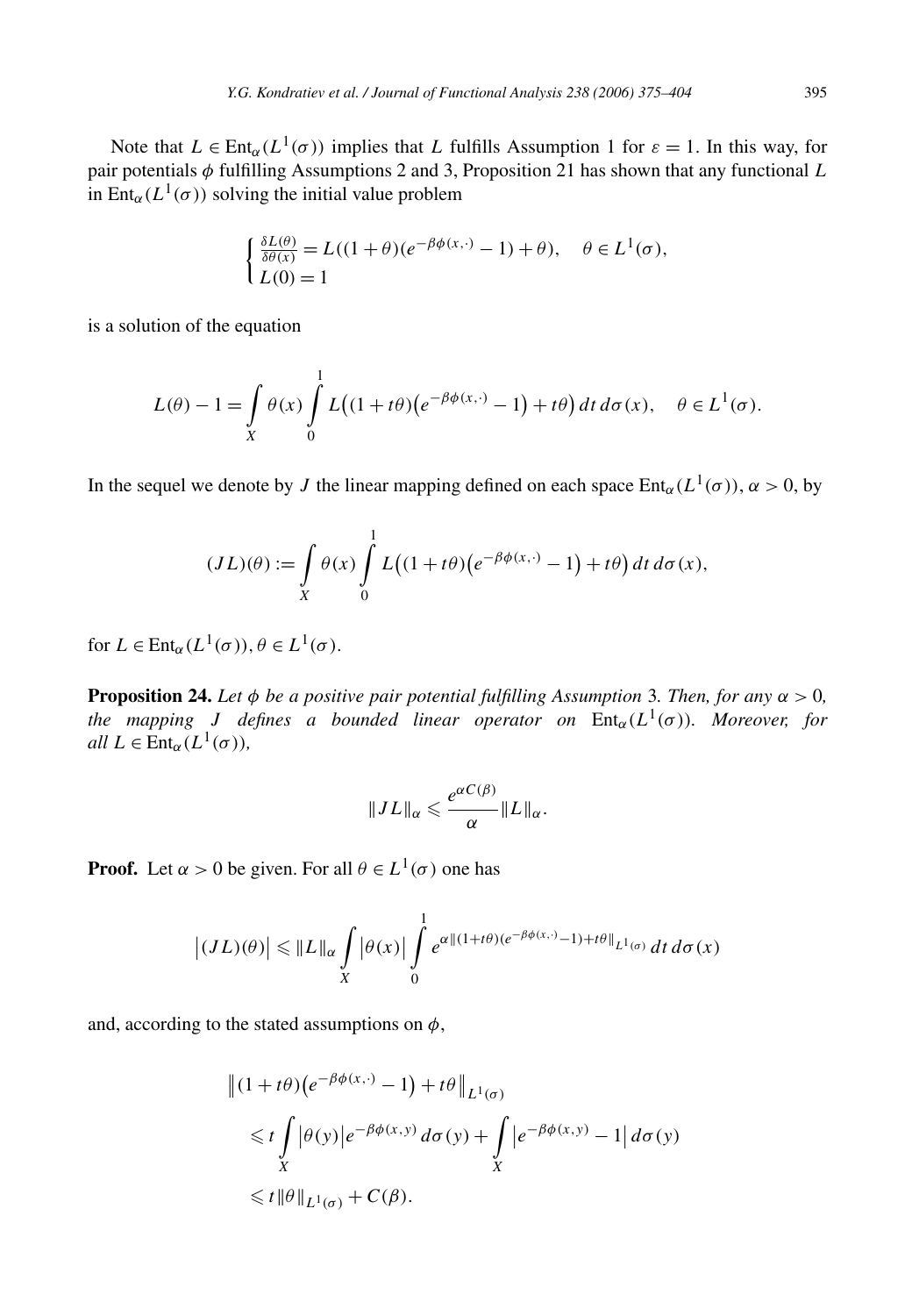Therefore

$$
\left| (JL)(\theta) \right| \leq \|L\|_{\alpha} \|\theta\|_{L^{1}(\sigma)} e^{\alpha C(\beta)} \int_{0}^{1} e^{\alpha t \|\theta\|_{L^{1}(\sigma)}} dt
$$
  
= 
$$
\|L\|_{\alpha} \frac{e^{\alpha C(\beta)}}{\alpha} (e^{\alpha \|\theta\|_{L^{1}(\sigma)}} - 1) < \|L\|_{\alpha} \frac{e^{\alpha C(\beta)}}{\alpha} e^{\alpha \|\theta\|_{L^{1}(\sigma)}},
$$

showing the required estimate of the norms.  $\Box$ 

**Corollary 25.** *Let β >* 0 *be given. Then, under the assumptions of Proposition* 24*, on each space*  $Ent_\alpha(L^1(\sigma))$  *with* 

$$
\frac{e^{\alpha C(\beta)}}{\alpha} < 1
$$

*exists a unique solution of the equation*

$$
L - JL = 1.\t(22)
$$

*In particular, for all*  $\beta > 0$  *such that*  $C(\beta) < e^{-1}$ *, there is a unique solution of Eq.* (22) *on each space*  $Ent_{\alpha}(L^1(\sigma))$  *for each*  $\alpha \leqslant e$ *.* 

**Proof.** According to Proposition 24, one has

$$
||JL||_{\alpha} \leqslant \frac{e^{\alpha C(\beta)}}{\alpha} ||L||_{\alpha} < ||L||_{\alpha}, \quad L \in \text{Ent}_{\alpha}\big(L^1(\sigma)\big).
$$

That is, the operator *J* is a contraction on Ent<sub>α</sub>( $L^1(\sigma)$ ). Thus, by the contraction mapping principle, there is a unique solution of Eq. (22), namely,  $(1 – J)^{-1}$ 1, with  $(1 – J)^{-1}$  defined by the von Neumann series  $\sum_{n=0}^{\infty} J^n$ . The last assertion follows by minimizing the expression  $\alpha^{-1}e^{\alpha C(\beta)}$ in the parameter  $\alpha$ .  $\Box$ 

As a consequence of Propositions 19 and 21, we have proved the following uniqueness result.

**Theorem 26.** *Let φ be a positive pair potential fulfilling the integrability condition*

$$
C(\beta) = \operatorname{ess} \sup_{x \in X} \int\limits_X \left| e^{-\beta \phi(x, y)} - 1 \right| d\sigma(y) < \infty.
$$

*For each*  $\beta > 0$  *such that*  $C(\beta) < e^{-1}$  *there is at most one Gibbs measure with correlation function fulfilling the Ruelle bound with constant e and corresponding to the potential φ, the intensity measure σ , and the inverse temperature β.*

## **5. Stochastic dynamic equations**

To deal with the differential structures used below to study a gradient diffusion dynamics of a continuous system, this section begins by recalling a few concepts of the intrinsic geometry on configuration spaces [2,15,22].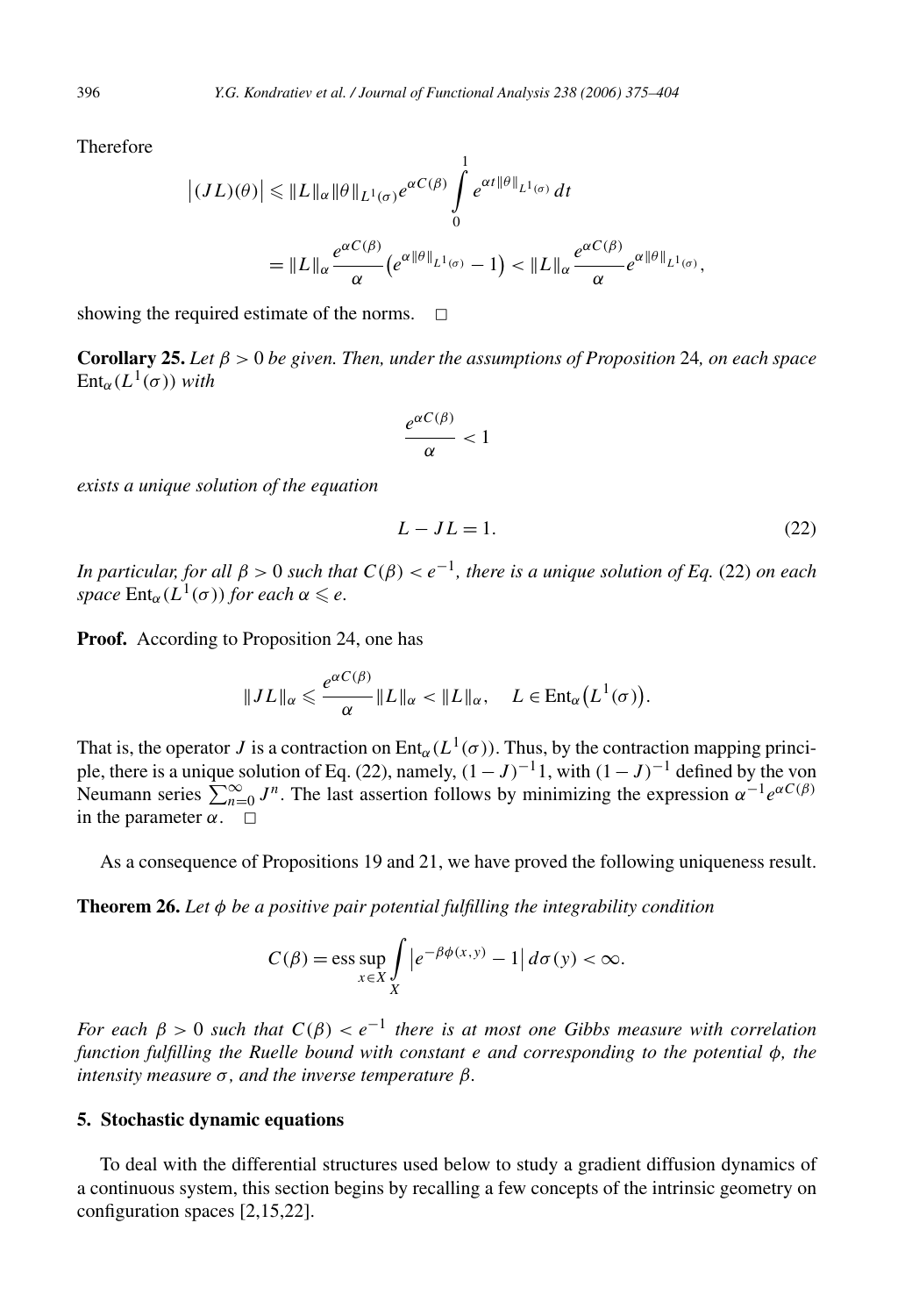## *5.1. Differential geometry on configuration spaces*

Apart from the topological structure, the bijection defined in Section 2 between the spaces  $\Gamma_X^{(n)}$  and  $\widetilde{X}^n/S_n$  also induces a differentiable structure on  $\Gamma_X^{(n)}$  (see (1)). More precisely, given *n* charts  $(h_1, U_1), \ldots, (h_n, U_n)$  of *X*, where  $U_1, \ldots, U_n$  are mutually disjoint open sets in *X*, one constructs a chart  $h_1 \hat{\times} \cdots \hat{\times} h_n$  of  $\Gamma_X^{(n)}$  defined on the open set  $U_1 \hat{\times} \cdots \hat{\times} U_n$  in  $\Gamma_X^{(n)}$ ,

$$
U_1 \hat{\times} \cdots \hat{\times} U_n := \{ \eta = \{x_1, \ldots, x_n\} \in \Gamma_X^{(n)} : \exists \iota \in S_n \text{ s.t. } x_{\iota(k)} \in U_k, \ k = 1, \ldots, n \},
$$

by

$$
(h_1\hat{\times}\cdots\hat{\times}h_n)\big(\{x_1,\ldots,x_n\}\big):=\big(h_1(x_{\iota(1)}),\ldots,h_n(x_{\iota(n)})\big)\in h_1(U_1)\times\cdots\times h_n(U_n).
$$

Each set  $\Gamma_X^{(n)}$  endowed with this geometry has the structure of a *n* · dim(*X*)-dimensional  $C^\infty$ manifold. In this way we have also defined a differentiable structure on *Γ*0. For any vector field *v* on *X* we have

$$
(\nabla_v^{\Gamma_0} G)(\eta) = \sum_{x \in \eta} ((\nabla^{\Gamma_0} G)(\eta, x), v(x))_{T_x X},
$$

yielding, in particular,

$$
\left(\nabla^{\Gamma_0} e_\lambda(\theta)\right)(\eta, x) = \nabla^X \theta(x) e_\lambda\big(\theta, \eta \setminus \{x\}\big), \quad \eta \in \Gamma_0, \ x \in \eta,\tag{23}
$$

 $\nabla := \nabla^X$  being the gradient on *X*. For the Laplace–Beltrami operator  $\Delta^{T_0}$  on  $T_0$ , which is defined by the direct sum of the Laplace–Beltrami operators  $\Delta^{r_X^{(n)}}$  on  $\Gamma_X^{(n)}$ , we find

$$
\left(\Delta^{T_0}e_\lambda(\theta)\right)(\eta) = \sum_{x \in \eta} \Delta^X \theta(x)e_\lambda(\theta, \eta \setminus \{x\}),\tag{24}
$$

where  $\Delta := \Delta^X$  denotes the Laplace–Beltrami operator on *X*.

In the sequel we use the classical notation  $C^k(\Gamma_0)$ ,  $k \in \mathbb{N} \cup \{\infty\}$ , for the space of all realvalued  $C^k$ -functions on  $\Gamma_0$ , and  $C_0^k(\Gamma_0)$  for the space of all functions *G* in  $C^k(\Gamma_0)$  with bounded support such that for some  $\varepsilon > 0$  one has  $G(\eta) = 0$  for all  $\eta$  containing a pair *x*, *y*, *x*  $\neq$  *y*, such that  $|x - y| \leqslant \varepsilon$ .

Through the *K*-transform one may introduce a differential structure on *Γ* [15], which coincides with the one introduced in [2] by "lifting" the geometrical structure on the underlying manifold *X*. For each  $G \in C_0^1(\Gamma_0)$ ,

$$
\left(\nabla^{\Gamma}(KG)\right)(\gamma, x) := \sum_{\eta \subset \gamma: \ |\eta| < \infty, x \in \eta} \left(\nabla^{\Gamma_0} G\right)(\eta, x), \quad \gamma \in \Gamma, \ x \in \gamma,
$$

and  $\Delta^{\Gamma} := K \Delta^{T_0} K^{-1}$  on  $\mathcal{FP}(C_0^2, \Gamma)$ , the set of all twice differentiable cylinder polynomials *F* with the property that there is a  $\varepsilon > 0$  such that  $F(\gamma) = 0$  on all  $\gamma$  which contains a pair of points in the domain of cylindricity with distance smaller than *ε*. Equivalently, all such functions *F* are of the form  $F = KG$ ,  $G \in C_0^2(\Gamma_0)$ .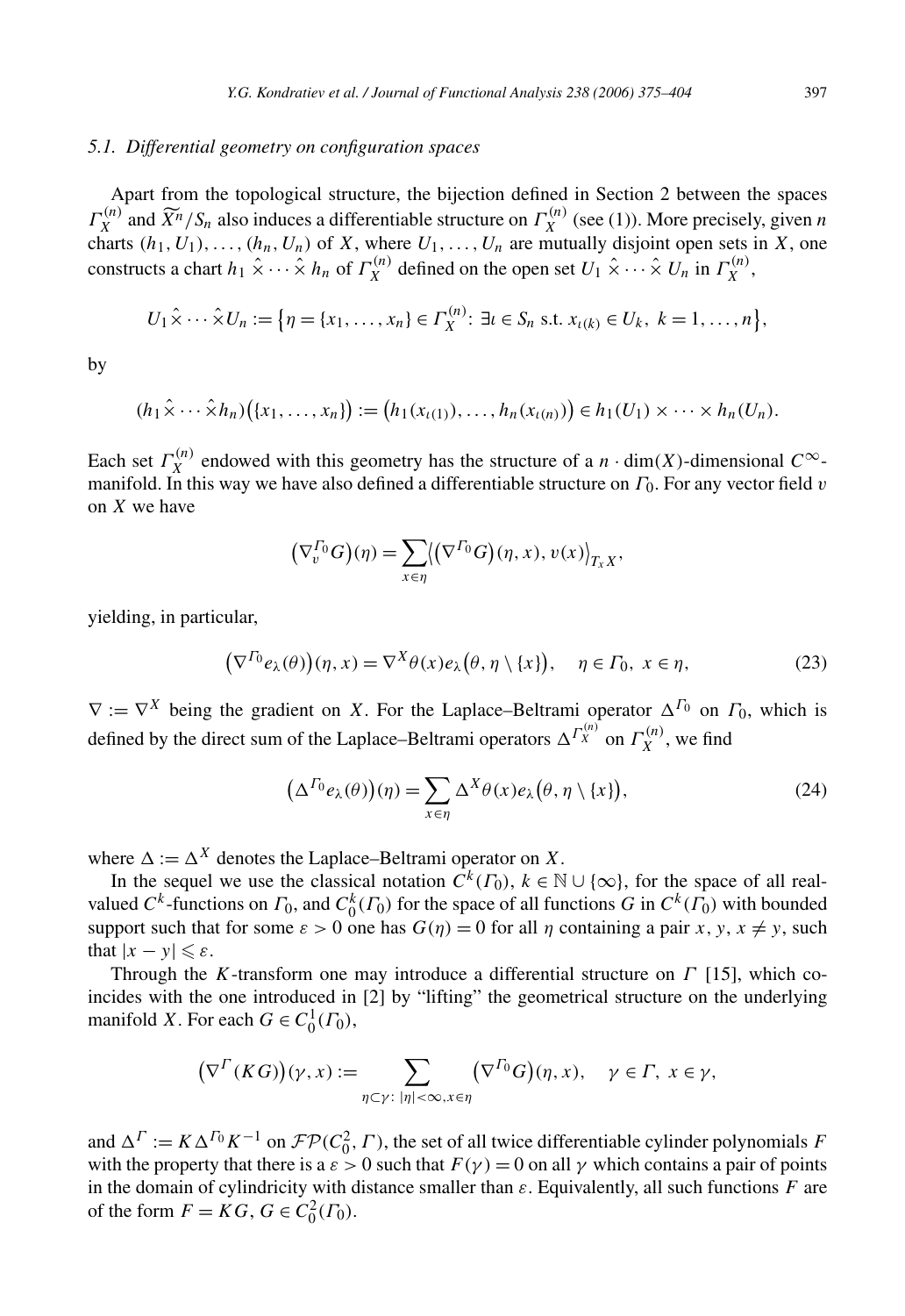## *5.2. Non-equilibrium stochastic dynamics equations*

For particles in suspension in a liquid, each particle interacts with the molecules of the fluid and the remaining particles in the suspension. At the microscopic level, the time evolution of the whole system is described by Hamiltonian dynamics. In the mesoscopic approximation, the system is described as the result of random perturbations of the particles with dynamics heuristically given by a system of stochastic differential equations

$$
\begin{cases} dx_k(t) = -\frac{\beta}{2} \sum_{1 \le i \ne k} \nabla V(x_k(t) - x_i(t)) dt + dW_k(t), \quad t \ge 0, \\ x_k(0) = x_k, \quad k \in \mathbb{N}, \end{cases}
$$
(25)

for a given starting configuration  $\gamma = \{x_k: k \in \mathbb{N}\}\$ . Here  $W_k, k \in \mathbb{N}$ , is a family of independent standard Brownian motions describing the random perturbations and  $V : \mathbb{R}^d \setminus \{0\} \to \mathbb{R}$  is the interaction potential between the particles.

The purpose of this subsection is to investigate the problem heuristically formulated in (25). Let us first fix the framework. On the space  $X = \mathbb{R}^d$ ,  $d \in \mathbb{N}$ , let us consider the intensity measure  $d\sigma(x) = z dm(x)$ , *m* being the Lebesgue measure on  $\mathbb{R}^d$  and  $z > 0$  (activity), and an even  $C^2$ -function  $V : \mathbb{R}^d \setminus \{0\} \to \mathbb{R}$  (potential) such that all the first and second order derivatives of  $e^{-V}$  are in  $L^1(X, m)$ . Accordingly, we may define a translation-invariant pair potential  $\phi$  on  $\mathbb{R}^d$ by  $\phi(x, y) := V(y - x)$ . Concerning *V*, we may additionally assume the standard Ruelle conditions of superstability, integrability (i.e., Assumption 3), and lower regularity [35], which are sufficient to insure the existence of the corresponding Gibbs measures, cf., e.g., [35, Section 5]. In particular, this includes the class of potentials *V* which are bounded from below and integrable at infinity, and having a small enough negative part.

Let us note that due to the symmetry in the labels, any solution  $(x_k)_k$  in  $(\mathbb{R}^d)^{\mathbb{N}}$  of (25) can be interpreted (modulo collapse) as a stochastic process with paths in the configuration space *Γ* , that is,  $\gamma(t) := \{x_k(t): k \in \mathbb{N}\}\$ . Informally, the generator of this dynamics is given by

$$
(HF)(\gamma) := -\frac{1}{2} (\Delta^{\Gamma} F)(\gamma) + \frac{\beta}{2} \sum_{x \in \gamma} \sum_{y \in \gamma \setminus \{x\}} \langle \nabla_x V(x - y), \nabla^{\Gamma} F(\gamma, x) \rangle,
$$

where  $\langle \cdot, \cdot \rangle$  denotes the inner product on  $\mathbb{R}^d$  and  $\beta$  the inverse temperature. Note that in contrast to (25), the generator *H* is well defined, for example, on  $\mathcal{FP}(C_0^2, \Gamma)$ .

In the equilibrium dynamics case, the authors in [1] have constructed a solution for a wide class of potentials *V*. More precisely, for a Gibbs measure  $\mu_{inv}$  corresponding to *V*, the same as used in definition  $(25)$ , it has been shown that *H* is a positive symmetric operator on the space  $L^2(\Gamma, \mu_{\text{inv}})$  associated to the Dirichlet form

$$
(HF, F)_{L^2(\mu_{\text{inv}})} = \frac{1}{2} \int\limits_{\Gamma} \sum_{x \in \gamma} \left| \nabla^{\Gamma} F(\gamma, x) \right|^2 d\mu_{\text{inv}}(\gamma).
$$

This allows the use of standard Dirichlet forms techniques to construct a diffusion process corresponding to *H* having  $\mu_{\text{inv}}$  as an invariant (and, moreover, reversible) measure and start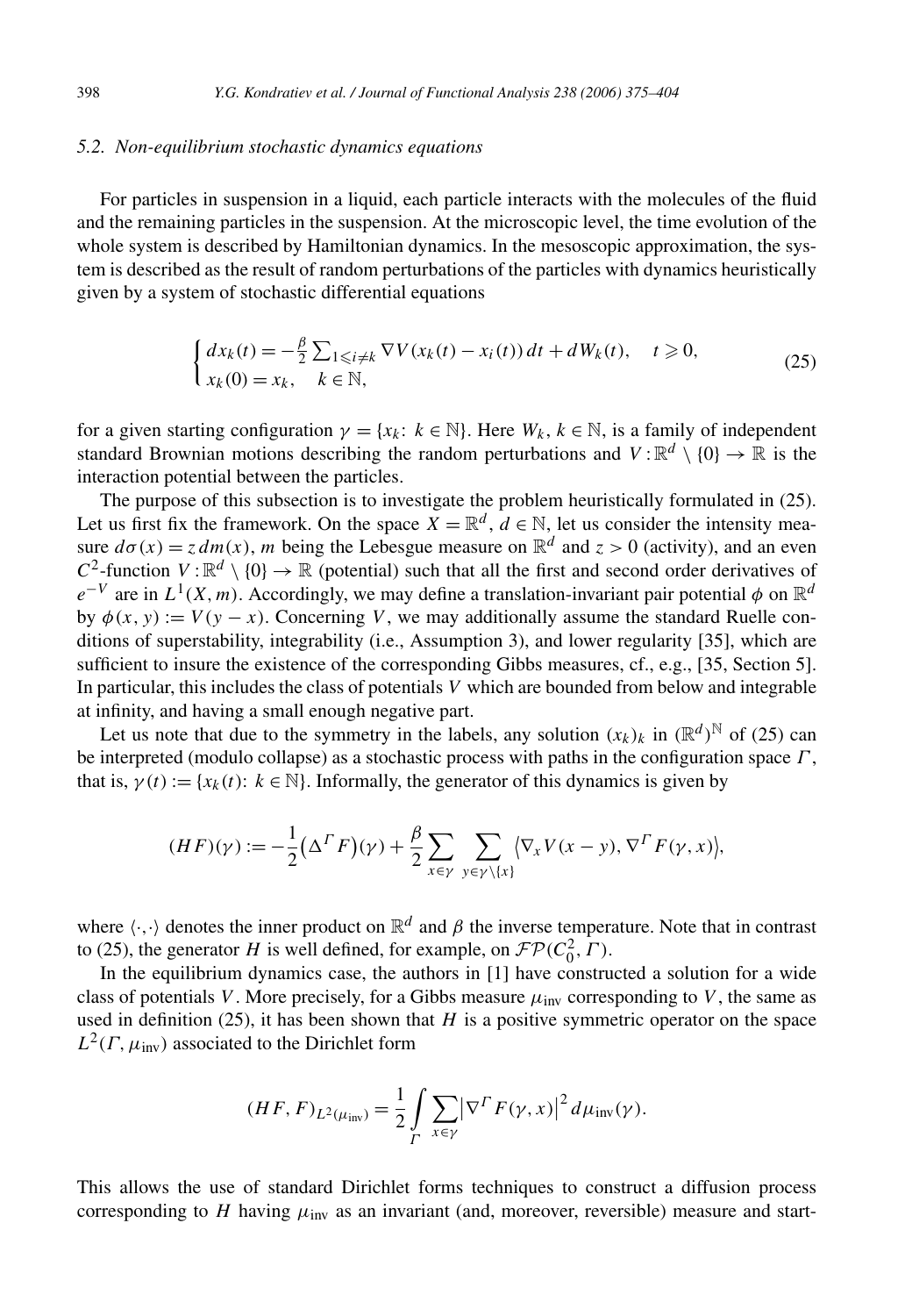ing on  $\mu_{inv}$ -a.a. initial points. In particular, the corresponding semigroup yields a solution  $F_t := e^{-Ht} F_0$ ,  $t \ge 0$ , in  $L^2(\Gamma, \mu_{\text{inv}})$  of the Cauchy problem

$$
\begin{cases} \frac{d}{dt}F_t = -HF_t, & t \geq 0, \\ F_0. \end{cases}
$$
 (26)

For further references see also [1].

An essentially more difficult and interesting question is the non-equilibrium dynamics case. This means, the construction of the dynamics without reference to any invariant measure. In this case, the above scheme does not apply, and the only general result was obtained in [12] for a restrictive class of potentials and  $d \leq 4$ .

In the sequel we describe a new scheme for the construction of the dynamics based on the diagram in Remark 1 (Section 2). For this purpose we shall fix a probability measure *μ* on *Γ* as initial distribution. Now, in contrast to the previous situation, we neither assume that the measure  $\mu$  is an invariant measure nor that it has a density with respect to an invariant one. The idea is then to transform the Cauchy problem (26) using the mappings presented in the aforementioned diagram. More precisely, we rigorously transform the corresponding operator expression by the linear mappings. This can be done under very mild assumptions. At the end, this leads to the Cauchy problem (30) and (32) for Bogoliubov functionals corresponding to the states developed in time.

The starting point for the approach is the description of the operator *H* in terms of quasiobservables. In fact, as *H* is well defined, for instance, on  $\mathcal{FP}(C_0^2, \Gamma)$ , its image under the *K*-transform yields on the space of quasi-observables the operator  $\hat{H}$  :=  $K^{-1}HK$  acting on functions  $G \in C_0^2(\Gamma_0)$  by

$$
(\hat{H}G)(\eta) = -\frac{1}{2} \left( \Delta^{T_0} G \right)(\eta) + \frac{\beta}{2} \sum_{x \in \eta} \sum_{y \in \eta \setminus \{x\}} \left\{ \left\langle \nabla_x V(x - y), \left( \nabla^{T_0} G \right)(\eta, x) \right\rangle \right. \\ \left. + \left\langle \nabla_x V(x - y), \left( \nabla^{T_0} G \right)(\eta \setminus \{y\}, x) \right\rangle \right\} . \tag{27}
$$

One may thus consider the Cauchy problem

$$
\begin{cases} \frac{\partial}{\partial t} G_t(\eta) = -(\hat{H} G_t)(\eta), \quad t \geqslant 0, \ \eta \in \Gamma_0, \\ G_0 \in C_0^2(\Gamma_0). \end{cases}
$$
 (28)

Concerning the underlying Kolmogorov equation, note that due to (27) the time derivative of each  $G_t \big|_{\substack{r(m) \text{ and } r}}$  depends only on  $G_t \big|_{\substack{r(m) \text{ and } r}}$  itself and  $G_t \big|_{\substack{r(m-1) \text{ and } r}}$ . This means that, in contrast to (26), one may recursively solve (28). However, the difficulty is to show that the solution of (28) is sufficiently regular to allow for a reconstruction of the dynamics on the level of functions on *Γ* through the *K*-transform.

According to the aforementioned diagram (Remark 1), we may also describe the dynamics in terms of correlation functions through the dual operator  $\hat{H}^*$  of  $\hat{H}$  in the sense

$$
\int_{\Gamma_0} (\hat{H}G)(\eta) k(\eta) d\lambda_m(\eta) = \int_{\Gamma_0} G(\eta) (\hat{H}^* k)(\eta) d\lambda_m(\eta).
$$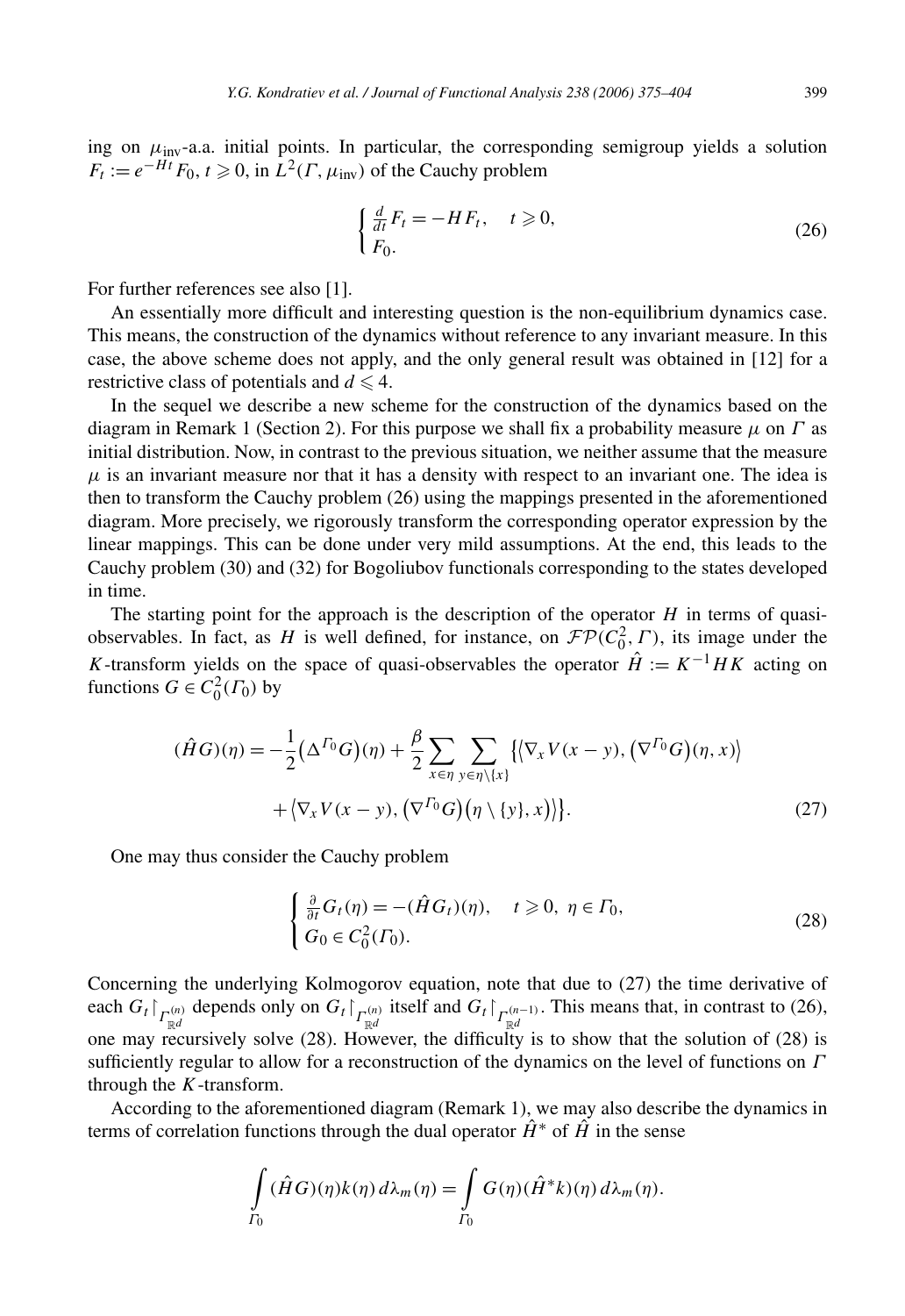As an aside, let us mention that in the Hamiltonian dynamics case this approach corresponds to the well-known BBGKY-hierarchy, see, e.g., [4]. In our case, this leads informally to

$$
\begin{cases} \frac{\partial}{\partial t} k_t^{(n)} = -(\hat{H}^* k_t)^{(n)}, \\ k_0^{(n)}, \quad n \in \mathbb{N}_0, \end{cases}
$$

where  $k_0^{(n)}$ ,  $n \in \mathbb{N}_0$ , are the correlation functions corresponding to the initial distribution  $\mu$ . The operator  $\hat{H}^*$  can be rigorously determined on all correlation functions  $k$  fulfilling

$$
\left|\Delta k(\eta)\right| + \left|\nabla k(\eta)\right| + k(\eta) \leqslant C_1^{|\eta|} e^{-C_2 E(\eta)}, \quad C_1, C_2 \geqslant 0, \ \lambda_m\text{-a.a. } \eta \in \Gamma_0. \tag{29}
$$

This condition was exploited in [20] for an existence result. Hence, writing  $\hat{H}^*$  explicitly, one finds

$$
-(\hat{H}^{*}k)^{(n)}(x_{1},...,x_{n})
$$
\n
$$
= \frac{1}{2} \sum_{l=1}^{n} \Delta_{x_{l}}k^{(n)}(x_{1},...,x_{n}) + \frac{\beta}{2} \sum_{\substack{l,j=1 \ l \neq j}}^{n} \Delta V(x_{l}-x_{j})k^{(n)}(x_{1},...,x_{n})
$$
\n
$$
+ \frac{\beta}{2} \sum_{\substack{l,j=1 \ l \neq j}}^{n} \langle \nabla_{x_{l}}V(x_{l}-x_{j}), \nabla_{x_{l}}k^{(n)}(x_{1},...,x_{n}) \rangle
$$
\n
$$
+ \frac{\beta}{2} \sum_{l=1}^{n} \int_{\mathbb{R}^{d}} \langle \nabla_{x_{l}}V(x_{l}-y), \nabla_{x_{l}}k^{(n+1)}(x_{1},...,x_{n},y) \rangle dy
$$
\n
$$
+ \frac{\beta}{2} \sum_{l=1}^{n} \int_{\mathbb{R}^{d}} \Delta V(x_{l}-y)k^{(n+1)}(x_{1},...,x_{n},y) dy.
$$

In theoretical physics the latter is related to the well-known Bogoliubov–Streltsova diffusion hierarchy (see [37]).

The previous construction gives us a way to express the dynamics in terms of Bogoliubov functionals

$$
L_t(\theta) := \int\limits_{\Gamma_0} e_\lambda(\theta, \eta) k_t(\eta) \, d\lambda_m(\eta), \quad t \geq 0.
$$

The idea is summarized in the following informal calculations:

$$
\frac{\partial}{\partial t} L_t(\theta) = \int_{\Gamma_0} e_\lambda(\theta, \eta) \left( \frac{\partial}{\partial t} k_t(\eta) \right) d\lambda_m(\eta) = -\int_{\Gamma_0} e_\lambda(\theta, \eta) (\hat{H}^* k_t)(\eta) d\lambda_m(\eta)
$$

$$
= -\int_{\Gamma_0} (\hat{H} e_\lambda(\theta))(\eta) k_t(\eta) d\lambda_m(\eta).
$$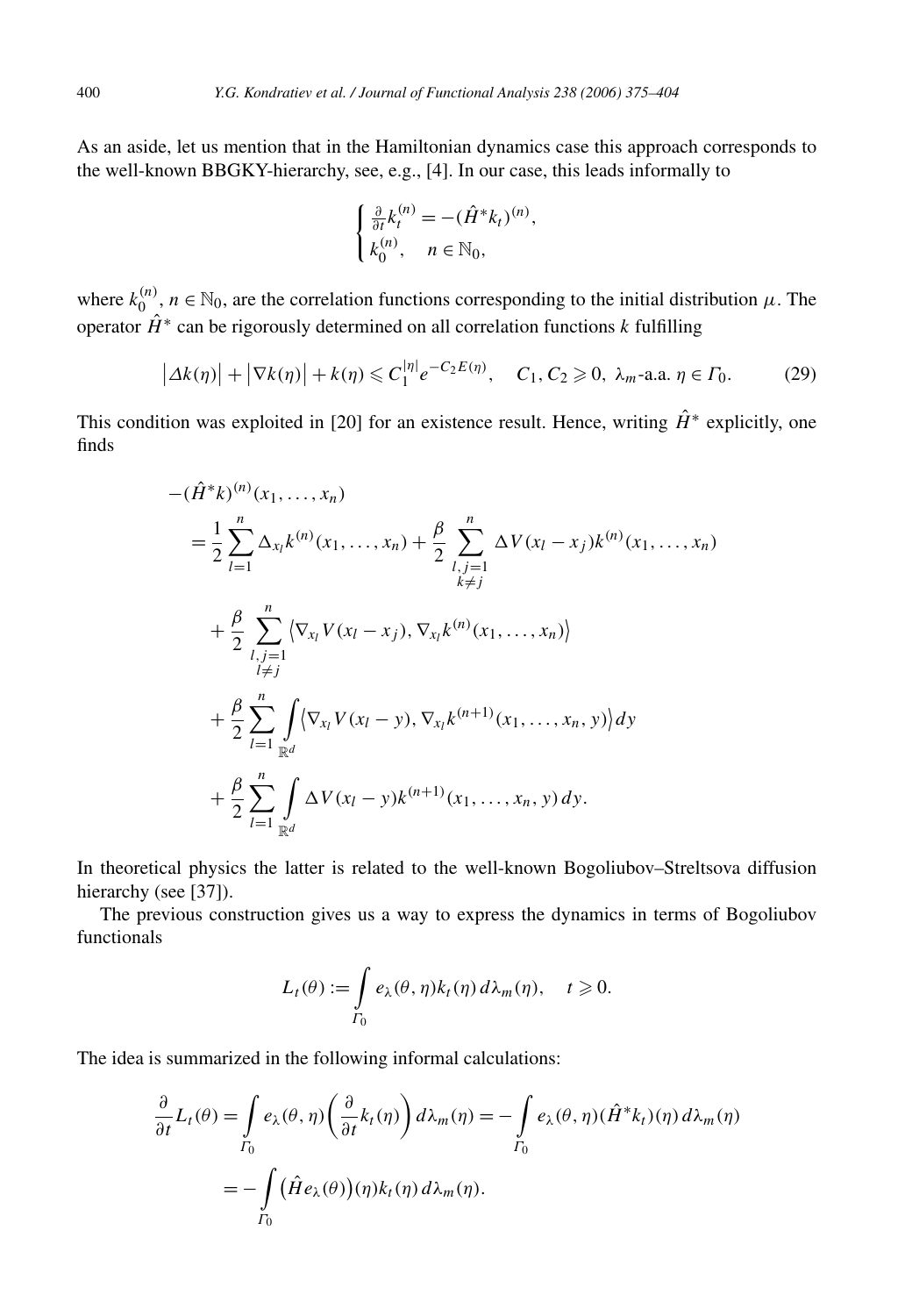Heuristically, this means that the Bogoliubov functionals  $L_t$ ,  $t \ge 0$ , are a solution of the Cauchy problem

$$
\begin{cases} \frac{\partial}{\partial t} L_t = -\tilde{H} L_t, \\ L_0, \end{cases} \tag{30}
$$

for

$$
(\tilde{H}L)(\theta) := \int_{\Gamma_0} \left( \hat{H} e_\lambda(\theta) \right) (\eta) k(\eta) \, d\lambda_m(\eta), \quad t \geqslant 0. \tag{31}
$$

The operator  $\tilde{H}$  can be rigorously defined. In fact, by (27), for all  $C^2$ -functions  $\theta$  on  $\mathbb{R}^d$  with compact support (shortly  $\theta \in C_0^2(\mathbb{R}^d)$ ) we have

$$
(\hat{H}e_{\lambda}(\theta))(\eta) = -\frac{1}{2}(\Delta^{T_0}e_{\lambda}(\theta))(\eta) + \frac{\beta}{2} \sum_{x \in \eta} \sum_{y \in \eta \setminus \{x\}} \{ \langle \nabla_x V(x - y), (\nabla^{T_0}e_{\lambda}(\theta))(\eta, x) \rangle + \langle \nabla_x V(x - y), (\nabla^{T_0}e_{\lambda}(\theta))(\eta \setminus \{y\}, x) \rangle \}.
$$

Therefore, if the correlation function *k* in (31) fulfills (29), we find from equalities (23) and (24),

$$
-(\tilde{H}L)(\theta) = \frac{1}{2} \int_{\Gamma_0} \sum_{x \in \eta} \Delta \theta(x) e_{\lambda} (\theta, \eta \setminus \{x\}) k(\eta) d\lambda_m(\eta)
$$
  

$$
- \frac{\beta}{2} \int_{\Gamma_0} \sum_{x \in \eta} \sum_{y \in \eta \setminus \{x\}} \langle \nabla_x V(x - y), \nabla \theta(x) \rangle e_{\lambda} (\theta, \eta \setminus \{x\}) k(\eta) d\lambda_m(\eta)
$$
  

$$
- \frac{\beta}{2} \int_{\Gamma_0} \sum_{x \in \eta} \sum_{y \in \eta \setminus \{x\}} \langle \nabla_x V(x - y), \nabla \theta(x) \rangle e_{\lambda} (\theta, \eta \setminus \{x, y\}) k(\eta) d\lambda_m(\eta)
$$
  

$$
= \frac{1}{2} \int_{\Gamma_0} \sum_{x \in \eta} \Delta \theta(x) e_{\lambda} (\theta, \eta \setminus \{x\}) k(\eta) d\lambda_m(\eta)
$$
  

$$
- \frac{\beta}{2} \int_{\Gamma_0} \sum_{\{x, y\} \subset \eta} \langle \nabla_x V(x - y), \nabla \theta(x) \theta(y) - \nabla \theta(y) \theta(x) \rangle
$$
  

$$
\times e_{\lambda} (\theta, \eta \setminus \{x, y\}) k(\eta) d\lambda_m(\eta)
$$
  

$$
- \frac{\beta}{2} \int_{\Gamma_0} \sum_{\{x, y\} \subset \eta} \langle \nabla_x V(x - y), \nabla \theta(x) - \nabla \theta(y) \rangle e_{\lambda} (\theta, \eta \setminus \{x, y\}) k(\eta) d\lambda_m(\eta).
$$

Given a correlation function *k* fulfilling (29), we note that by Proposition 16 the functional

$$
L(\theta) := \int_{\Gamma_0} e_{\lambda}(\theta, \eta) k(\eta) d\lambda_m(\eta)
$$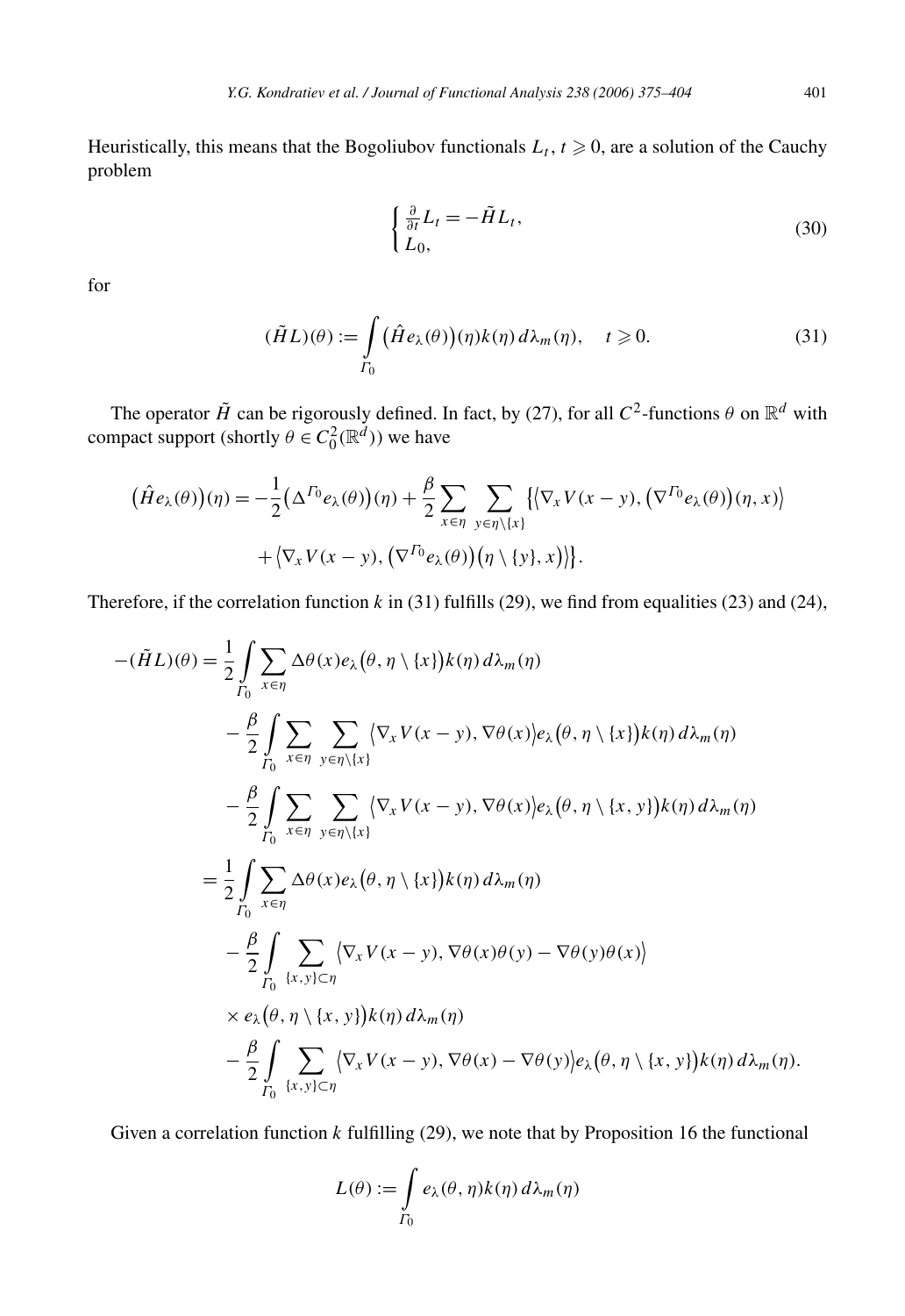is in Ent<sub>α</sub>( $L^1(\sigma)$ ) for some  $\alpha$ . An application of Corollary 15 leads then to

$$
-(\tilde{H}L)(\theta) = \frac{1}{2} \int_{\mathbb{R}^d} \Delta \theta(x) \frac{\delta L(\theta)}{\delta \theta(x)} dx - \frac{\beta}{4} \int_{\mathbb{R}^d} \int_{\mathbb{R}^d} \langle \nabla_x V(x - y), \nabla \theta(x) (\theta(y) + 1) \rangle
$$

$$
- \nabla \theta(y) (\theta(x) + 1) \rangle \frac{\delta^2 L(\theta)}{\delta \theta(x) \delta \theta(y)} dx dy \qquad (32)
$$

for all  $\theta \in C_0^2(\mathbb{R}^d)$ .

Up to this point we have worked under assumption (29). As we have already mentioned, it implies that the functional *L* in (32) is in Ent<sub>α</sub>( $L^{1}(\sigma)$ ) for some  $\alpha > 0$ . In addition, by Proposition 11, the following bound follows from (29):

$$
\left|\frac{\delta^2 L(\theta)}{\delta \theta(x) \delta \theta(y)}\right| \leqslant e^{\alpha' \|\theta\|_{L^1(m)}} e^{-cV(x-y)}, \quad \alpha', c > 0, m\text{-a.a. } x, y. \tag{33}
$$

One might thus consider the operator  $\tilde{H}$  acting in a  $Ent_{\alpha}(L^1(\sigma))$  space for some  $\alpha > 0$ . Hence it is convenient to replace (29) by a condition just involving functionals from Ent<sub>α</sub>( $L^1(\sigma)$ ), namely, (33).

To conclude let us consider the functional  $\mathcal{L}(\varphi) := L(e^{\varphi} - 1)$  with  $\varphi \in C_0^2(\mathbb{R}^d)$ . We observe that if *L* is a Bogoliubov functional corresponding to a measure  $\mu$ , then  $\mathcal L$  is the Laplace transform corresponding to  $\mu$ , i.e.,

$$
\mathcal{L}(\varphi) := \int\limits_{\Gamma} \exp\bigl(\langle \gamma, \varphi \rangle\bigr) d\mu(\gamma) = L_{\mu}\bigl(e^{\varphi} - 1\bigr).
$$

In (32) consider  $\theta = e^{\varphi} - 1$  with  $\varphi \in C_0^2(\mathbb{R}^d)$ , i.e.,

$$
-(\tilde{H}L)(e^{\varphi} - 1) = \frac{1}{2} \int_{\mathbb{R}^d} (\Delta \varphi(x) + |\nabla \varphi(x)|^2) e^{\varphi(x)} \frac{\delta L(\theta)}{\delta \theta(x)} dx
$$

$$
- \frac{\beta}{4} \int_{\mathbb{R}^d} \int_{\mathbb{R}^d} \langle \nabla_x V(x - y), \nabla \varphi(x) - \nabla \varphi(y) \rangle
$$

$$
\times e^{\varphi(x) + \varphi(y)} \frac{\delta^2 L(\theta)}{\delta \theta(x) \delta \theta(y)} dx dy.
$$

The chain rule then yields

$$
\frac{\delta \mathcal{L}(\varphi)}{\delta \varphi(x)} = \frac{\delta L(\theta)}{\delta \theta(x)} \frac{\delta(e^{\varphi} - 1)(\varphi)}{\delta \varphi(x)} = \frac{\delta L(\theta)}{\delta \theta(x)} e^{\varphi(x)}, \quad m\text{-a.a. } x
$$

and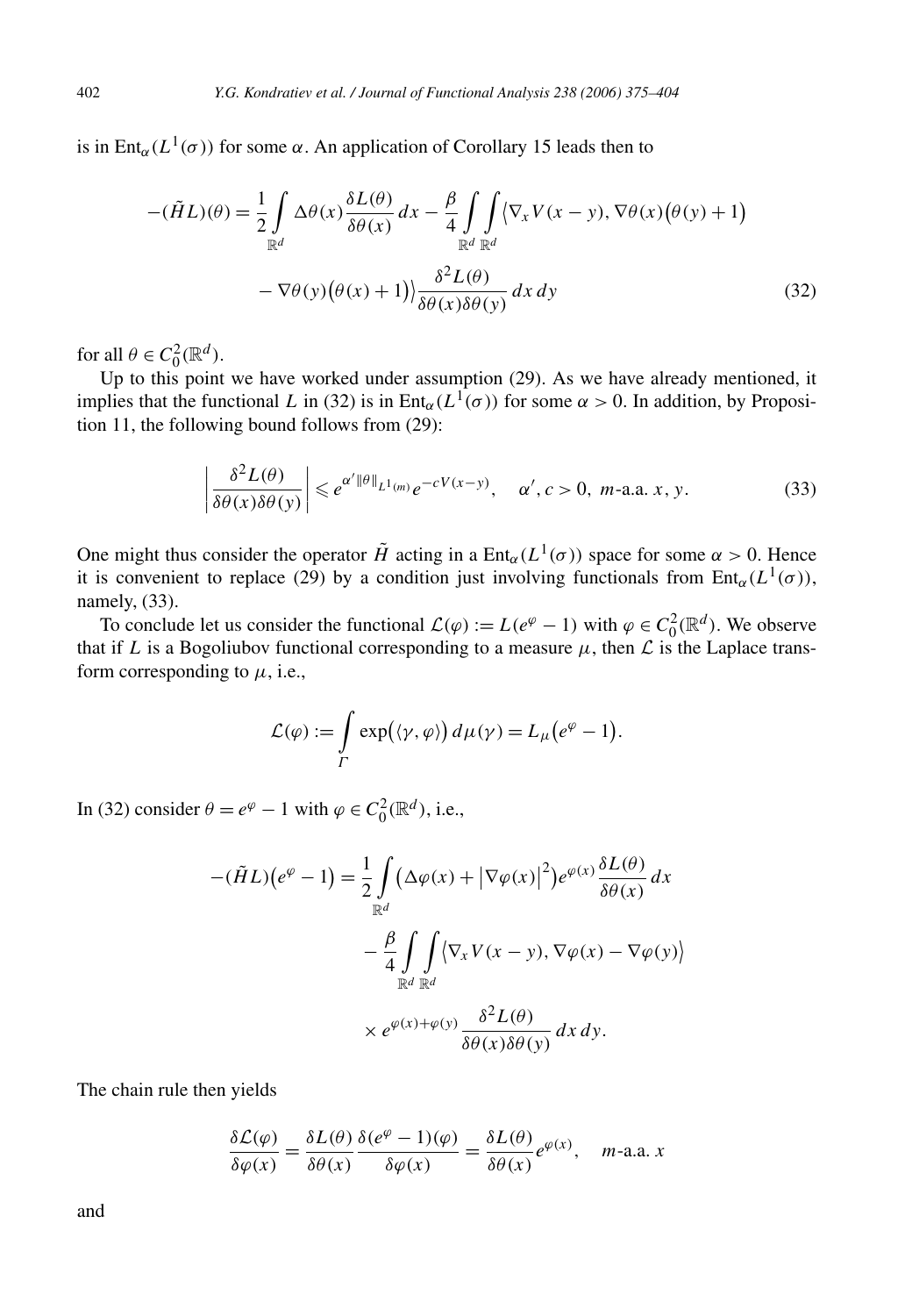*Y.G. Kondratiev et al. / Journal of Functional Analysis 238 (2006) 375–404* 403

$$
\frac{\delta^2 \mathcal{L}(\varphi)}{\delta \varphi(x)\delta \varphi(y)} = \frac{\delta}{\delta \varphi(x)} \left(\frac{\delta \mathcal{L}(\varphi)}{\delta \varphi(y)}\right) = e^{\varphi(y)} \frac{\delta}{\delta \varphi(x)} \left(\frac{\delta L(\theta)}{\delta \theta(y)}\right)
$$

$$
= e^{\varphi(y) + \varphi(x)} \frac{\delta^2 L(\theta)}{\delta \theta(x)\delta \theta(y)}, \quad m \text{-a.a. } x, y.
$$

As a consequence, for  $L<sub>t</sub>$  given by (30) and (32), we have obtained the time evolution equation for the Laplace transform  $\mathcal{L}_t(\varphi)$ 

$$
\frac{\partial}{\partial t} \mathcal{L}_t(\varphi) = \frac{\partial}{\partial t} L_t(e^{\varphi} - 1) = -(\tilde{H}L_t)(e^{\varphi} - 1)
$$
\n
$$
= \frac{1}{2} \int_{\mathbb{R}^d} (\Delta \varphi(x) + |\nabla \varphi(x)|^2) \frac{\delta \mathcal{L}_t(\varphi)}{\delta \varphi(x)} dx
$$
\n
$$
- \frac{\beta}{4} \int_{\mathbb{R}^d} \int_{\mathbb{R}^d} \langle \nabla_x V(x - y), \nabla \varphi(x) - \nabla \varphi(y) \rangle \frac{\delta^2 \mathcal{L}_t(\varphi)}{\delta \varphi(x) \delta \varphi(y)} dx dy,
$$

for all  $\varphi \in C_0^2(\mathbb{R}^d)$ . This equation is related to the Hopf equation from hydrodynamics.

#### **Acknowledgments**

We truly thank Prof. A. Chebotarev for a careful reading of the manuscript and helpful comments. T.K. gratefully would like to acknowledge the support of the DAAD through a Postdoctoral fellowship, the A. v. Humboldt Foundation through a Feodor-Lynen fellowship, the DFG through "Forschergruppe Spektrale Analysis, asymptotische Verteilungen und stochastische Dynamik," and NSF Grant (DMR 01-279-26). This work was supported by SFB-701 (Bielefeld University) and FCT POCTI, FEDER.

#### **References**

- [1] S. Albeverio, Yu.G. Kondratiev, M. Röckner, Analysis and geometry on configuration spaces: The Gibbsian case, J. Funct. Anal. 157 (1998) 242–291.
- [2] S. Albeverio, Yu.G. Kondratiev, M. Röckner, Analysis and geometry on configuration spaces, J. Funct. Anal. 154 (2) (1998) 444–500.
- [3] J.A. Barroso, Introduction to Holomorphy, Math. Stud., vol. 106, North-Holland, Amsterdam, 1985.
- [4] N.N. Bogoliubov, Problems of a Dynamical Theory in Statistical Physics, Gostekhisdat, Moscow, 1946 (in Russian). English translation in: J. de Boer, G.E. Uhlenbeck (Eds.), in: Studies in Statistical Mechanics, vol. 1, North-Holland, Amsterdam, 1962, pp. 1–118.
- [5] D.J. Daley, D. Vere-Jones, An Introduction to the Theory of Point Processes, Springer, New York, 1988.
- [6] J. Diestel, J.J. Uhl, Vector Measures, Math. Surveys Monogr., vol. 15, Amer. Math. Soc., Providence, RI, 1977.
- [7] S. Dineen, Complex Analysis in Locally Convex Spaces, Math. Stud., vol. 57, North-Holland, Amsterdam, 1981.
- [8] R.L. Dobrushin, Ya.G. Sinai, Yu.M. Sukhov, Ergodic Theory with Applications to Dynamical Systems and Statistical Mechanics, Encyclopaedia Math. Sci., vol. 2, Springer, Berlin, 1989 (chapter Dynamical Systems of Statistical Mechanics).
- [9] M. Duneau, B. Souillard, D. Iagolnitzer, Decay of correlations for infinite-range interactions, J. Math. Phys. 16 (8) (1975) 1662–1666.
- [10] W. Feller, An Introduction to Probability Theory and Its Applications, vol. II, Wiley, New York, 1966.
- [11] K.-H. Fichtner, W. Freudenberg, Characterization of states of infinite Boson systems I. On the construction of states of Boson systems, Comm. Math. Phys. 137 (1991) 315–357.
- [12] J. Fritz, Gradient dynamics of infinite point systems, Ann. Probab. 15 (2) (1987) 478–514.